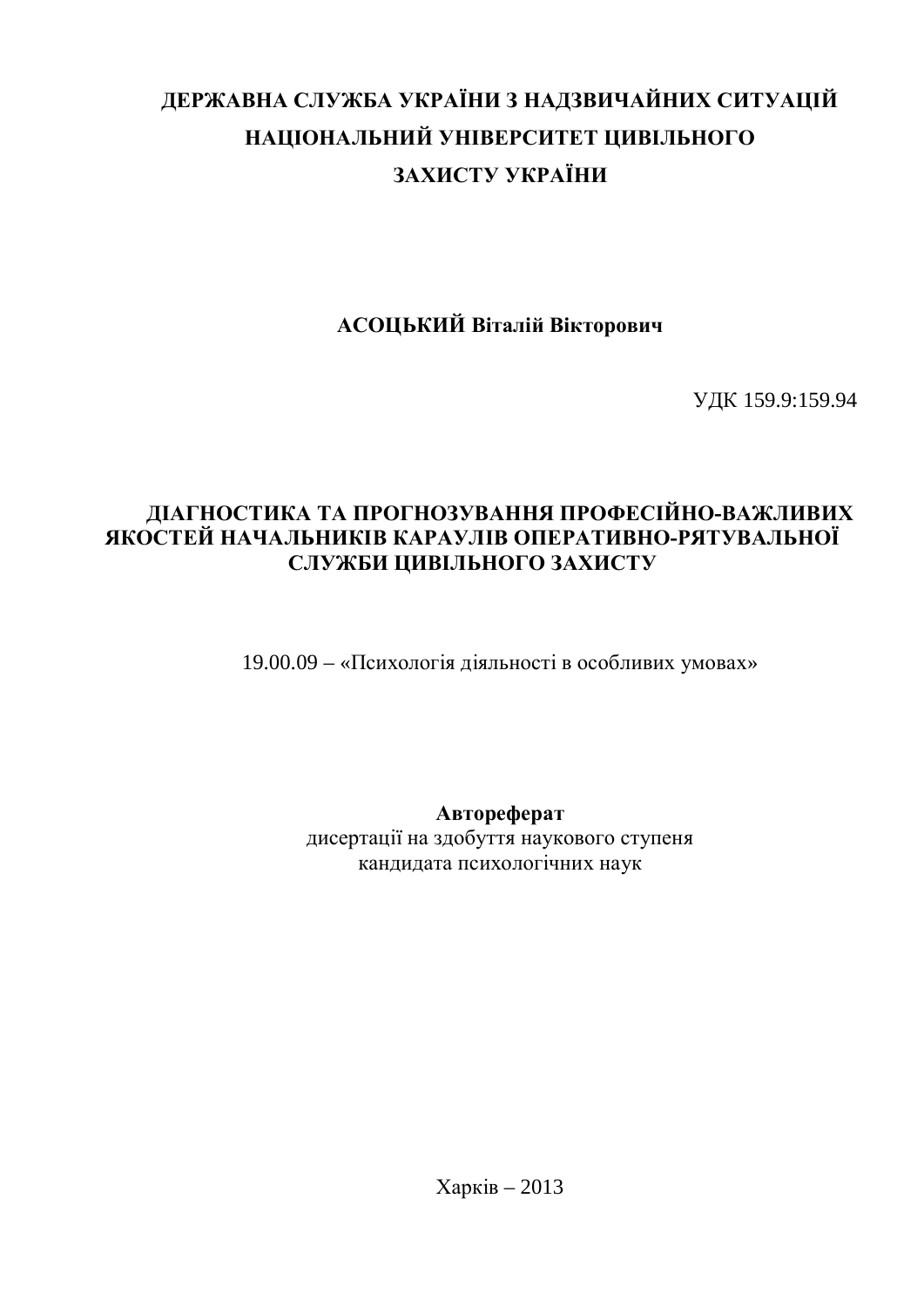Дисертацією є рукопис.

Робота виконана в Національному університеті цивільного захисту України, Державна служба України з надзвичайних ситуацій.

| Науковий керівник: кандидат психологічних наук, старший науковий |                                               |                                             |  |
|------------------------------------------------------------------|-----------------------------------------------|---------------------------------------------|--|
|                                                                  | співробітник ЛЄБЄДЄВА Світлана Юріївна,       |                                             |  |
|                                                                  |                                               | Національний університет цивільного захисту |  |
|                                                                  |                                               | України, науково-дослідна лабораторія       |  |
|                                                                  | екстремальної та кризової психології науково- |                                             |  |
|                                                                  |                                               | дослідного центру, начальник лабораторії.   |  |

Офіційні опоненти: доктор психологічних наук, професор **БАЛАБАНОВА Любов Матвіївна,** Навчально-науковий інститут права та масових комунікацій Харківського національного університету внутрішніх справ, кафедра соціології та психології, професор кафедри;

> кандидат психологічних наук, доцент СНІСАРЕНКО Андрій Григорович, Академія пожежної безпеки імені Героїв Чорнобиля, кафедра психології діяльності в особливих умовах та педагогіки, начальник кафедри.

Захист відбудеться «12» грудня 2013 р. о 10 годині на засіданні спеціалізованої вченої ради К 64.707.02 у Національному університеті цивільного захисту України за адресою: вул. Чернишевська, 94, м. Харків, 61023, зал засілань.

З дисертацією можна ознайомитись у бібліотеці Національного університету цивільного захисту України за адресою: вул. Чернишевська, 94, м. Харків. 61023.

Автореферат розісланий « $\rightarrow$  2013 р.

Учений секретар спеціалізованої вченої ради, кандидат психологічних наук, доцент В.Є. Христенко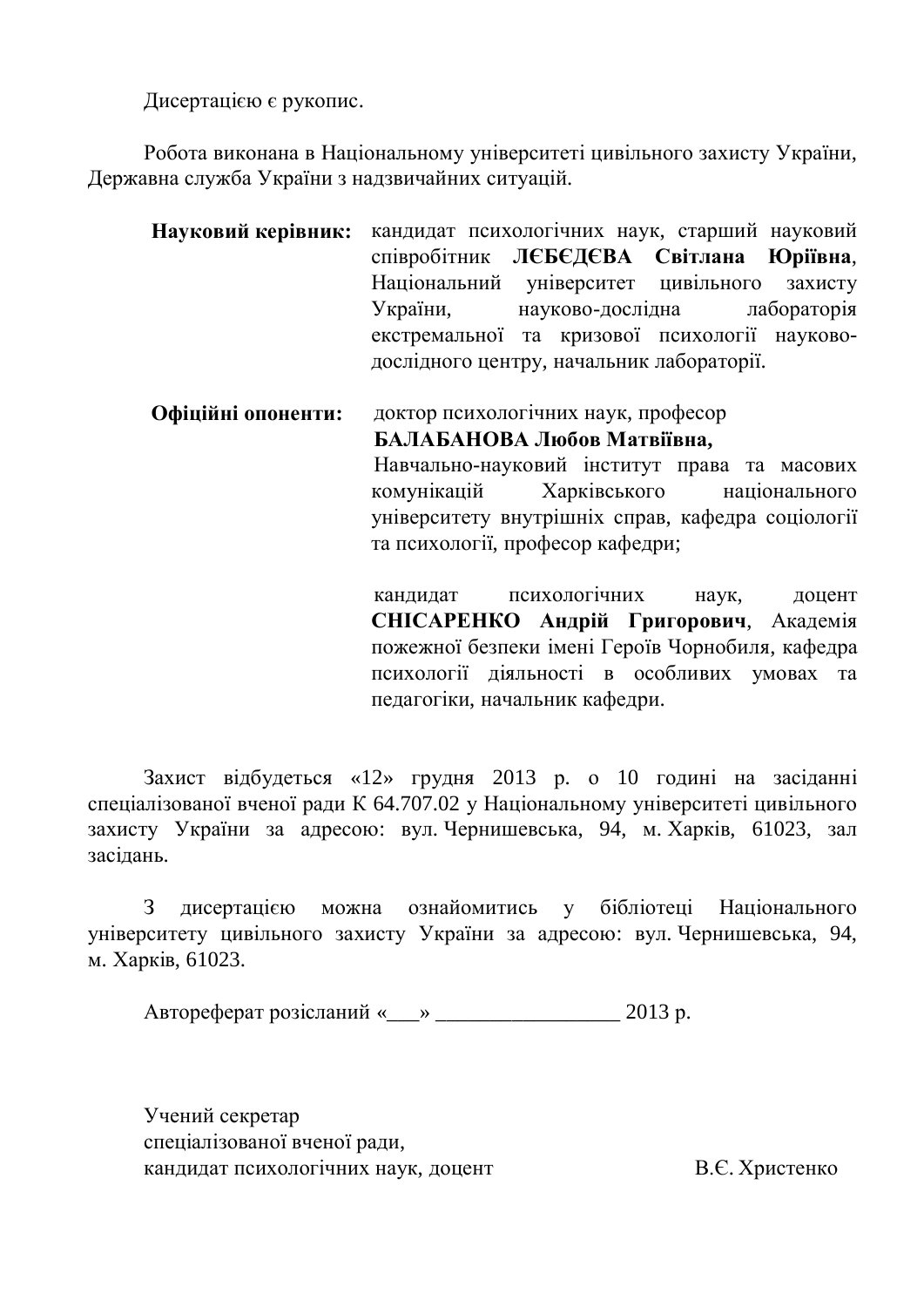#### ЗАГАЛЬНА ХАРАКТЕРИСТИКА РОБОТИ

Актуальність дослідження. Можна скільки завгодно удосконалювати структуру Оперативно-рятувальної служби ДСНС України, оснащувати технікою, модернізувати прийоми професійної діяльності тощо, однак якщо в нових структурах, за наявності більш досконалої і різноманітної техніки, буде працювати рятувальник у його старій якості, то очікувати кардинальних змін у напрямі підвищення ефективності і професіоналізму діяльності ОРС ЦЗ ДСНС України не доводиться.

Переконливим свідченням актуальності цього питання є дані щодо соціальнодемографічної структури, системи соціально-психологічних зв'язків та стосунків, що склалися на сьогодні в органах та підрозділах ДСНС України:

◆ за останні 5 років територіальні управління ДСНС України в областях "помолодшали" в середньому майже на 8 років;

 $\checkmark$  прошарок начальників караулів ОРС ЦЗ зі стажем до трьох років зріс майже на 17%, але кількість досвідчених працівників зі стажем роботи від 10 до 20 років знизилась майже вдвічі;

√ кожен третій серед осіб начальницького складу і кожен другий із рядового і молодшого начальницького складу мають стаж роботи до трьох років. Така ситуація негативно впливає на спадкоємність не тільки професійних знань, навичок та умінь, але й на засвоєння традицій;

◆ набагато складніше стало відновлювати інститут наставництва. Якщо у 1990 році на одного досвідченого пожежного-рятувальника зі стажем роботи 10 років і більше припадало 0,75 працівників, що потребували наставництва  $(б_\text{JH3BKUM\,IO}$ норми  $\epsilon$  1:0,5), то на сьогодні це співвідношення виглядає як 1:1,8;

◆ внаслідок невідповідності, що утворилася, спостерігається зростання кількості дисциплінарних порушень з боку молодих працівників, плинності кадрів серел цього контингенту.

Викладені вище дані уявляються достатніми для підтвердження оцінки актуальності обраної теми.

Сучасна стратегія розвитку системи роботи з персоналом ДСНС України повинна бути в обов'язковому порядку доповнена проблемами тактичного характеру, без вирішення яких стратегічна лінія, якою би привабливою вона не була, буде позбавлена конкретного змісту, не зможе реалізуватися і, таким чином, виявиться цілком скомпрометованою, незважаючи на те, що вона адекватно відбиває відповідні об'єктивні потреби. Ми вважаємо, що дуже ґрунтовною підставою для постановки і подальшого вирішення проблем тактичного характеру розвитку новітньої системи роботи з персоналом ДСНС України є дослідження відповідності вимог професії до фахівця та вимог самого фахівця до професійної ліяльності.

Відмітимо, що в сучасній вітчизняній психологічній науці в останні роки стала активно вивчатися проблематика діяльності працівників Оперативнорятувальної служби цивільного захисту МНС (ДСНС) України. Увага зосереджується на вивченні особистості рятувальника, динаміки її змін в процесі професійної підготовки та під час виконання функціональних обов'язків, визначенні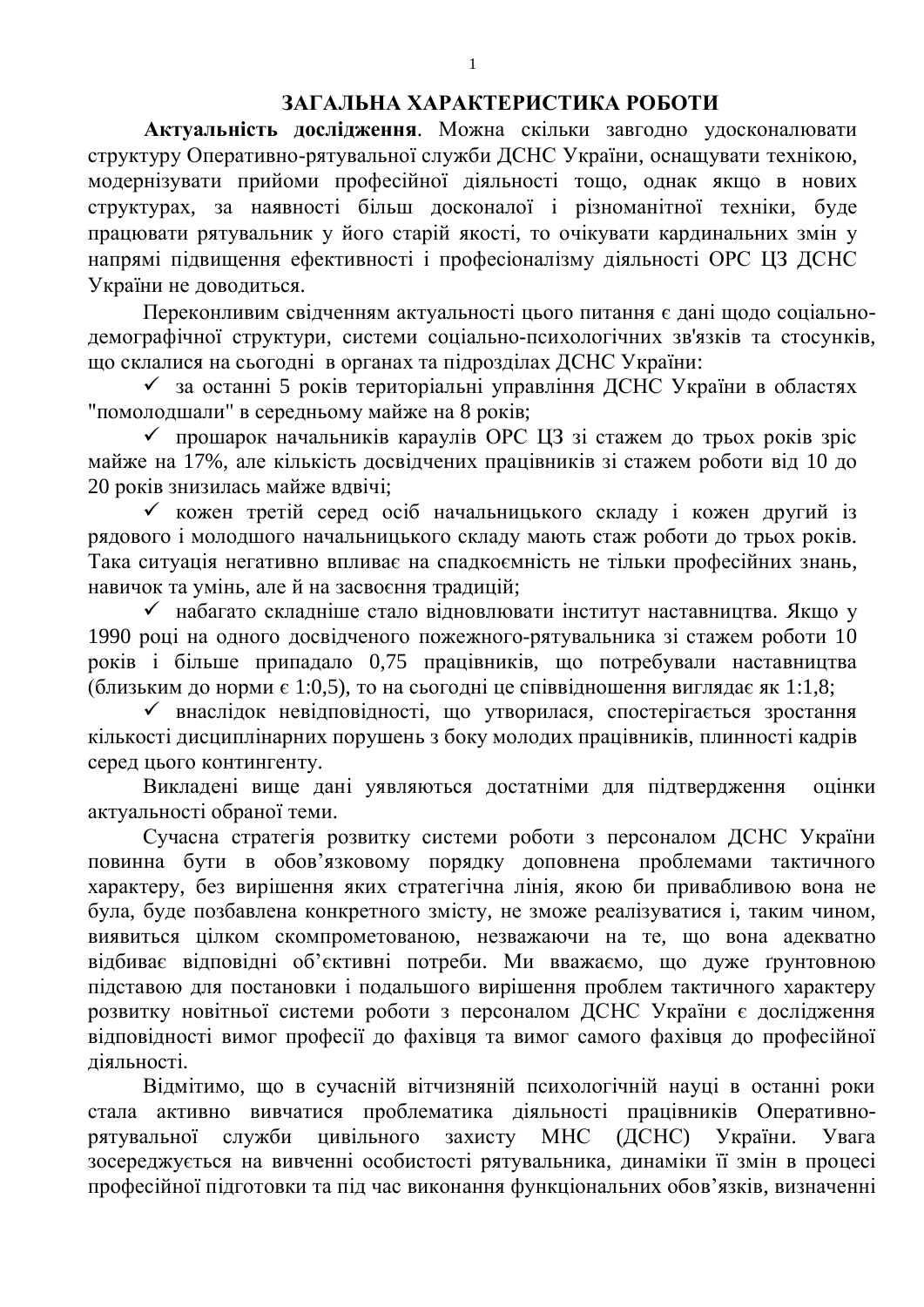можливостей саморегуляції, саморозвитку та психокорекції негативних психічних станів і проявів після виконання завдань та у процесі професійної діяльності (Г.С. Грибенюк, М.С. Корольчук, В.М. Крайнюк, С.М. Миронець, А.Г. Снісаренко, О.М. Собченко та ін.).

На жаль, ми повинні констатувати, що на сьогодні фактично відсутні розробки з цілеспрямованого вивчення професійно-важливих якостей начальника караулу Оперативно-рятувальної служби цивільного захисту ДСНС України. Ці якості розглядаються лише як одна зі складових інших дослідницьких завдань.

Наслідком такої ситуації є неадекватність нормативного набору і недостатня розвиненість ПВЯ фахівців зазначеного складу відповідно до вимог професійної діяльності, що знаходить своє безпосереднє відображення у значній кількості помилок в оперативній діяльності начальників караулів ОРС ЦЗ, особливо молодих, v яких вілсутній значний професійний лосвіл.

Вагомого значення ця проблематика набуває й тому, що розподіл випускників вищих навчальних закладів системи ДСНС України на посади начальників караулів ОРС ЦЗ досягає більш ніж 40%, що є переважною більшістю при призначенні випускників ВНЗ ДСНС на первинні посади.

Таким чином, актуальність указаної проблематики, недостатній ступінь її розроблення та висвітлення у вітчизняній науці, а також вимоги до діяльності в особливих умовах вищезазначеної категорії фахівців зумовили вибір теми нашого исертаційного лослідження.

Зв'язок роботи з науковими програмами, планами, темами. Дисертаційне дослідження пов'язане з реалізацією Загальнодержавної цільової програми розвитку цивільного захисту на 2009–2013 роки, схваленої розпорядженням Кабінету Міністрів України від 20 серпня 2008 р. № 1156-р. Матеріали дослідження використано при опрацюванні науково-дослідної роботи «Професійно-важливі якості у начальників караулів Оперативно-рятувальної служби цивільного захисту» (РК № 0113U002793).

Тему затверджено на засіданні Вченої ради Національного університету цивільного захисту України (протокол № 9 від 2 квітня 2012 року) й узгоджено в Міжвідомчій раді з координації наукових досліджень з педагогічних і психологічних наук НАПН України (протокол № 9 від 27 листопада 2012 року).

Мета: на основі визначення сукупності професійно-важливих якостей начальника караулу Оперативно-рятувальної служби цивільного захисту ДСНС України розробити підходи щодо психологічної діагностики та психологічних засобів їх прогнозування.

Гіпотеза дослідження полягає у припущенні, що успішність професійної діяльності начальників караулів ОРС ЦЗ ДСНС України залежить від комплексу ПВЯ працівника, які можна діагностувати та прогнозувати за допомогою психодіагностичного інструментарію.

Відповідно до мети дослідження було поставлено такі завдання послілження: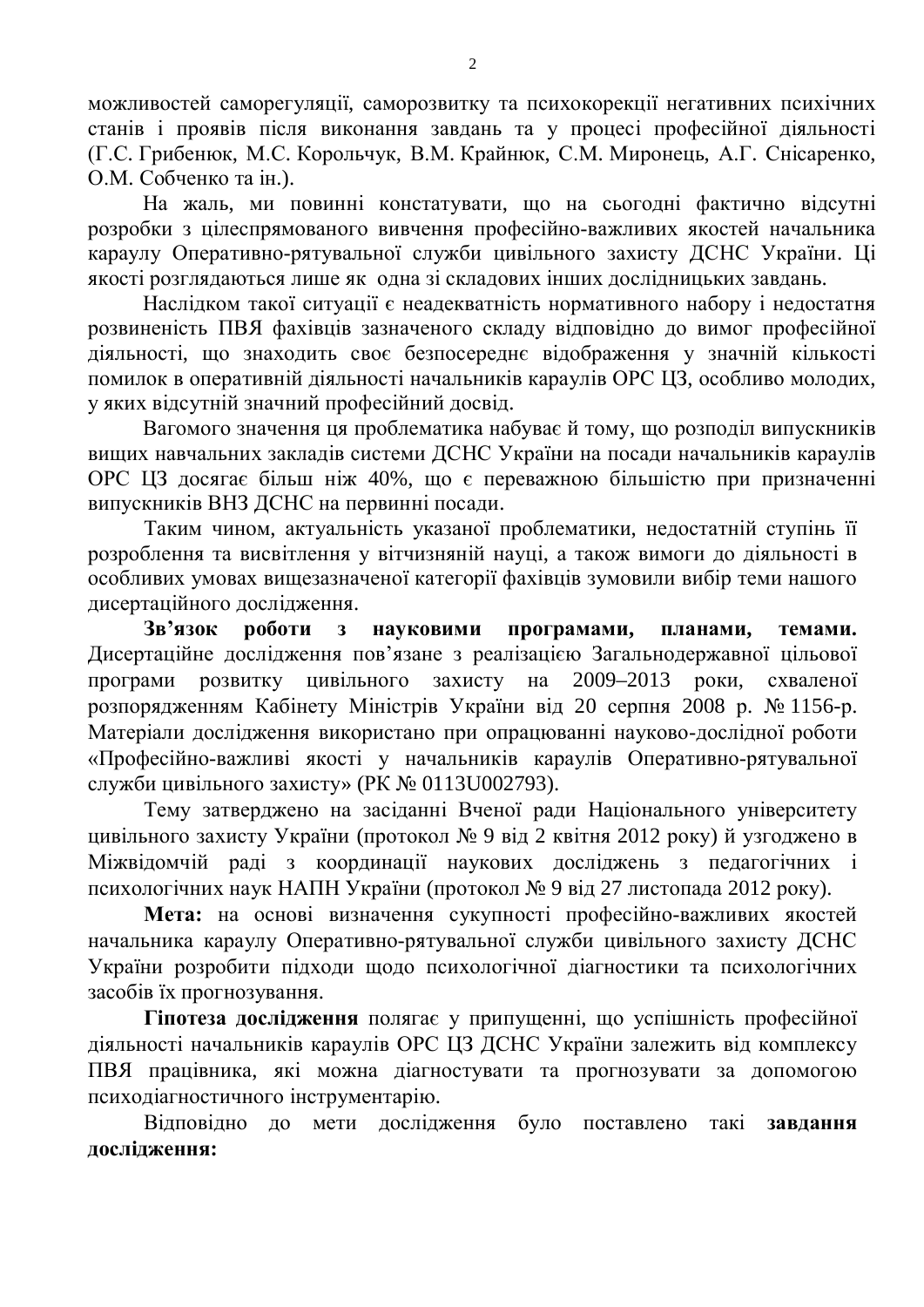1) Шляхом критичного аналізу відповідних наукових джерел розкрити сучасні погляди щодо вивчення професійно-важливих якостей працівників різноманітних професій, у тому числі й екстремального профілю.

2) Розкрити особливості професійної діяльності начальників караулів ОРС ЦЗ ДСНС України.

3) Провести психологічний аналіз основних професійних завдань начальника караулу ОРС ЦЗ ДСНС України та визначити певний набір професійно-важливих якостей фахівця, необхілних лля їх успішної реалізації.

4) Визначити найбільш впливові групи показників професійно-важливих якостей начальника караулу ОРС ЦЗ ДСНС України, необхідних для складання прогнозу успішності його професійної діяльності.

Об'єкт дослідження – професійно-важливі якості начальників караулів ОРС ЦЗ ДСНС України.

Предмет дослідження - діагностика та прогнозування професійноважливих якостей фахівців ОРС ЦЗ ДСНС України, які обіймають посади начальників караулів.

Методи дослідження. У процесі роботи використовувались як загальнонаукові, так і спеціальні методи дослідження:

- *теоретичного характеру*: аналіз наукової літератури, законодавчих та нормативно-правових документів стосовно організації діяльності підрозділів ОРС ШЗ ДСНС України, узагальнення отриманої інформації, системний аналіз та інтерпретація даних;

- емпіричного характеру: а) діагностичні: методи експертної оцінки та анкетування щодо вивчення особливостей професійної діяльності начальників караулів ОРС ЦЗ ДСНС України, їхніх ПВЯ; б) психодіагностичні: методика «*KO*3» (авт. В.В. Синявський і В.А. Федоришин) - для визначення рівня розвитку комунікативних і організаторських здібностей; *опитувальник «РСК»* (адаптація Є.Ф. Бажина, О.А. Голинкіної, А.М. Еткінда) - для визначення локусу суб'єктивного контролю особистості фахівця; методика «Дослідження **тривожності»** (авт. Ч.Д. Спілберг. Адаптований варіант Ю.Л. Ханіна) - для виявлення особливостей особистісної та ситуаційної тривожності; «Методика діагностики ступеня готовності до ризику Шуберта», яка здебільшого є чи не єдиним інструментарієм, за допомогою якого можна виявити вірогідність прояву імпульсивних, необміркованих проявів у поведінці фахівців під час виконання ними своїх професійних завдань; «Методика дослідження схильності до **ризику»** (модифікація А.Г. Шмельова) - спрямована на оцінку схильності до ризику; *методика визначення рівня нервово-психічної стійкості*, ризику  $\theta$ езадаптації у стресі (анкета «Прогноз») - для виявлення осіб з ознаками нервово-психічної нестійкості, рекомендована при підборі осіб, придатних для роботи в екстремальних ситуаціях; «Методика з вивчення вольової саморегуляції А.В. Звєрькова та Є.В. Ейдмана»; «Методика вивчення дідерських якостей» С.О. Наконечного - для визначення рівнів розвитку таких якостей як: уміння вирішувати проблеми; вплив на оточуючих; знання правил організаційної роботи; організаторські здібності; уміння працювати з групою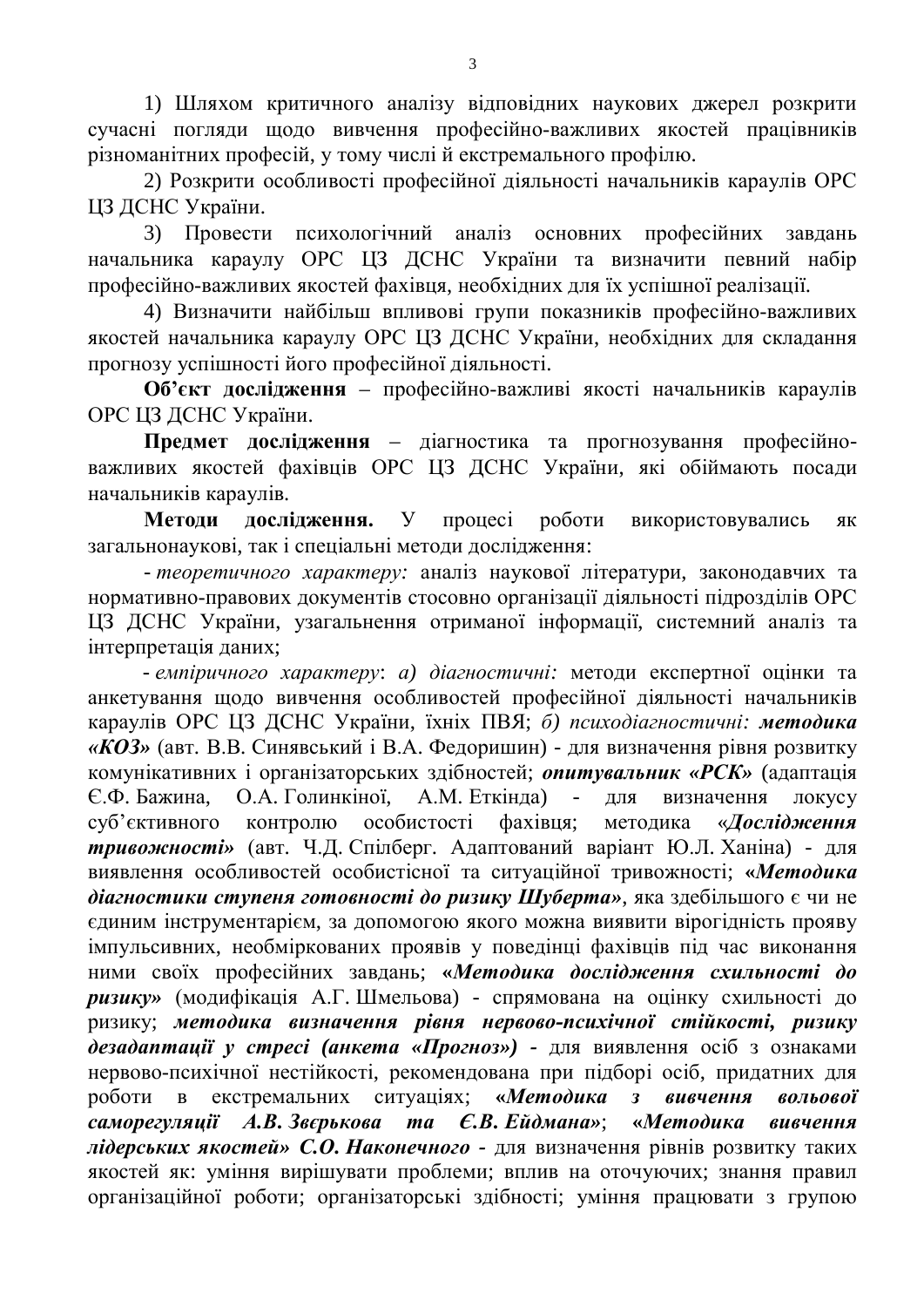тощо; для вивчення особливостей пізнавальних здібностей використано методику «*Интелектуальна лабільність»***,** що призначена для експрес-діагностики лабільності процесів мислення.

**-** методи математичної статистики. На підставі первинної обробки результатів комплексного психологічного обстеження начальників караулів ОРС ЦЗ ДСНС України складалися аналітичні таблиці. Отримані дані далі піддавалися методам одномірного й багатомірного статистичного аналізу.

Експериментальні матеріали, отримані в ході дослідження, піддавалися статистичній обробці за допомогою стандартних і апробованих програм для персональних ЕОМ. Використовувалися спеціалізовані пакети прикладних програм для психологічних досліджень («SPSS 17.0.» та «Microsoft Office Excel 2003»), що забезпечують виконання загальноприйнятих одномірних статистик і багатомірних математико-статистичних методів.

Теоретико-методологічну основу дослідження склали основні принципи психології: системного підходу (К.О. Абульханова-Славська, Б.Г. Ананьєв, Б.Ф. Ломов, С.Д. Максименко, Ю.Л. Трофімов та ін.); єдності свідомості та діяльності (В.Г. Асєєв, Л.С. Виготський, Г.С. Костюк, О.М. Леонтьєв, С.Л. Рубінштейн та ін.); аналізу діяльності особистості в особливих умовах (С.П. Бочарова, О.Д. Сафін, В.В. Стасюк, О.М. Столяренко, О.В. Тімченко та ін.), а також наукові положення щодо професіографічних досліджень (В.Н. Гуревич, О.М. Іванова, Є.О. Клімов, Б.В. Кулагін та ін.).

Суттєве значення для дослідження мали законодавчі та нормативно-правові документи, що регламентують діяльність органів та підрозділів МНС (ДСНС) України.

#### Наукова новизна дослідження полягає в тому, що:

Вперше у вітчизняній психологічній науці:

• проведено комплексне дослідження професійно-важливих якостей начальника караулу ОРС ЦЗ ДСНС України;

◆ встановлено зв'язок між рівнем сформованості основних груп ПВЯ начальника караулу та його професійною успішністю;

√доведено можливість складання прогнозу успішності професійної діяльності начальника караулу ОРС ЦЗ ДСНС України на основі визначення основних груп ПВЯ фахівця.

*ɍɬɨɱɧɟɧɨ ɭɹɜɥɟɧɧɹ:* 

◆ про сутність та зміст професійно-важливих якостей фахівців ОРС ЦЗ, які обіймають посади начальників караулів;

√ про умови та фактори забезпечення успішності професійної діяльності начальників караулів ОРС ЦЗ ДСНС України.

 $\delta$ *icтали подальшого розвитку:* 

√ система наукових поглядів щодо закономірностей впливу на розвиток особистості чинників професійної діяльності;

◆ сучасні підходи щодо професійно-психологічного відбору та психологічного супроводження діяльності персоналу ОРС ЦЗ ДСНС України.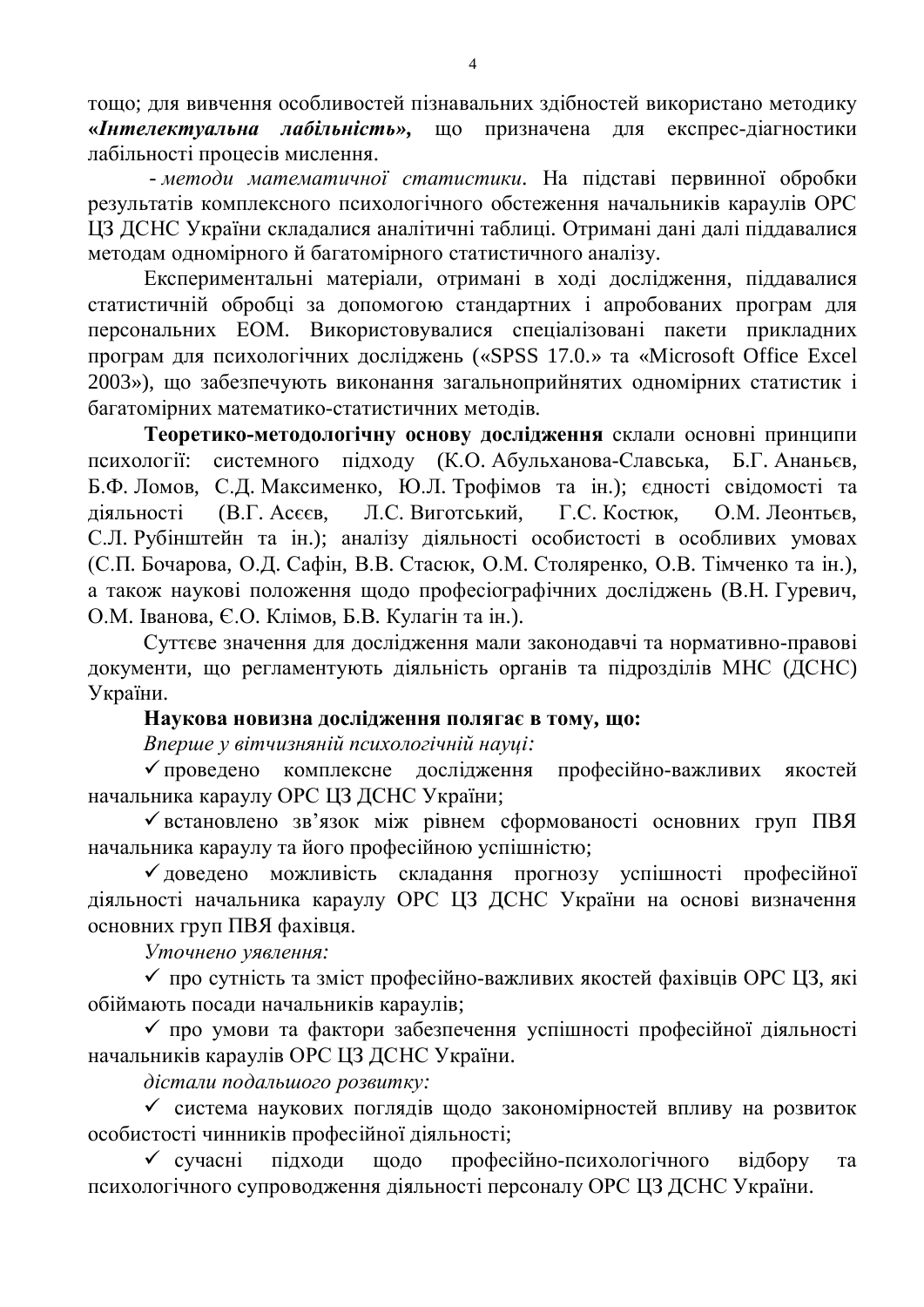Практичне значення результатів дослідження. Розроблена структура професійно-важливих якостей забезпечує можливість прогнозування успішності професійної діяльності начальників караулів ОРС ЦЗ ДСНС України. Це дозволяє більш ефективно проводити професійно-психологічний відбір та психологічне супроводження діяльності начальників караулів ОРС ЦЗ, а отже, зменшити плинність кадрів у системі ДСНС України.

Крім того, отримані дані можуть бути підґрунтям для розробки програм щодо запобігання негативному впливу факторів професійної діяльності на керівний склад пожежно-рятувальних підрозділів ДСНС України.

Результати дослідження використовуються у професійно-психологічній підготовці керівного складу Оперативно-рятувальних підрозділів Головного управління ДСНС України у Харківській області (акт впровадження № 07/2013 від 25 червня 2013 р.), Головного управління ДСНС України у Одеській області (акт впровадження № 36 від 2 липня 2013 р.) та управління ДСНС України у Волинській області (акт впровадження № 18 від 11 липня 2013 р.).

Особистий внесок здобувача. У статті «Взаємозв'язок особистісних особливостей та професійної мотивації рятувальників МНС», написаній у співавторстві із А.С. Куфлієвським, особистий внесок здобувача полягає в визначені особистісних якостей, що сприяють формуванню оптимальної професійної мотивації, яка дозволяє рятувальникам МНС максимально ефективно виконувати свої обов'язки.

Апробація результатів дисертації. Основні результати роботи та її окремі фрагменти апробовано на 7 наукових конференціях та семінарах, зокрема: на міжнародній науково-практичній конференції «Теорія та практика ліквідації надзвичайних ситуацій» (м. Черкаси, 4 грудня 2009 р.); міжнародній науковопрактичній конференції «Теорія та практика ліквідації надзвичайних ситуацій» (м. Черкаси, 2-3 грудня 2010 р.); міжнародній науково-практичній конференції «Актуальні проблеми технічних та соціально-гуманітарних наук у забезпеченні діяльності служби цивільного захисту» (м. Черкаси, 4-5 квітня 2013 р.); науковопрактичній конференції «Актуальні проблеми сучасної психології та педагогіки вищих навчальних закладів МВС України» (м. Харків, 24 травня 2013 р.); ІХ міжнародній науково-практичній конференції «Психологічні технології в діяльності правоохоронних органів» (м. Донецьк, 24 травня 2013 р.); Международной научно-практической конференции «Инновационные технологии защиты от чрезвычайной ситуации» (Республика Беларусь, г. Минск, 26-27 сентября 2013 г.); XII Международна научна конференція «Приложна психология и социална практика» (Республика Болгария, Варна, 21 – 23 юни 2013).

Публікації. Основні положення та результати дисертаційного дослідження висвітлені в 16 публікаціях, з них 8 – опубліковано у наукових виданнях, затверджених МОН України як фахові у галузі психології, 1 стаття у закордонному науковому виданні, 7 – тези конференцій.

Структура та обсяг роботи. Дисертація складається зі вступу, 3 розділів, висновків та списку використаних джерел. Рукопис дисертації містить 192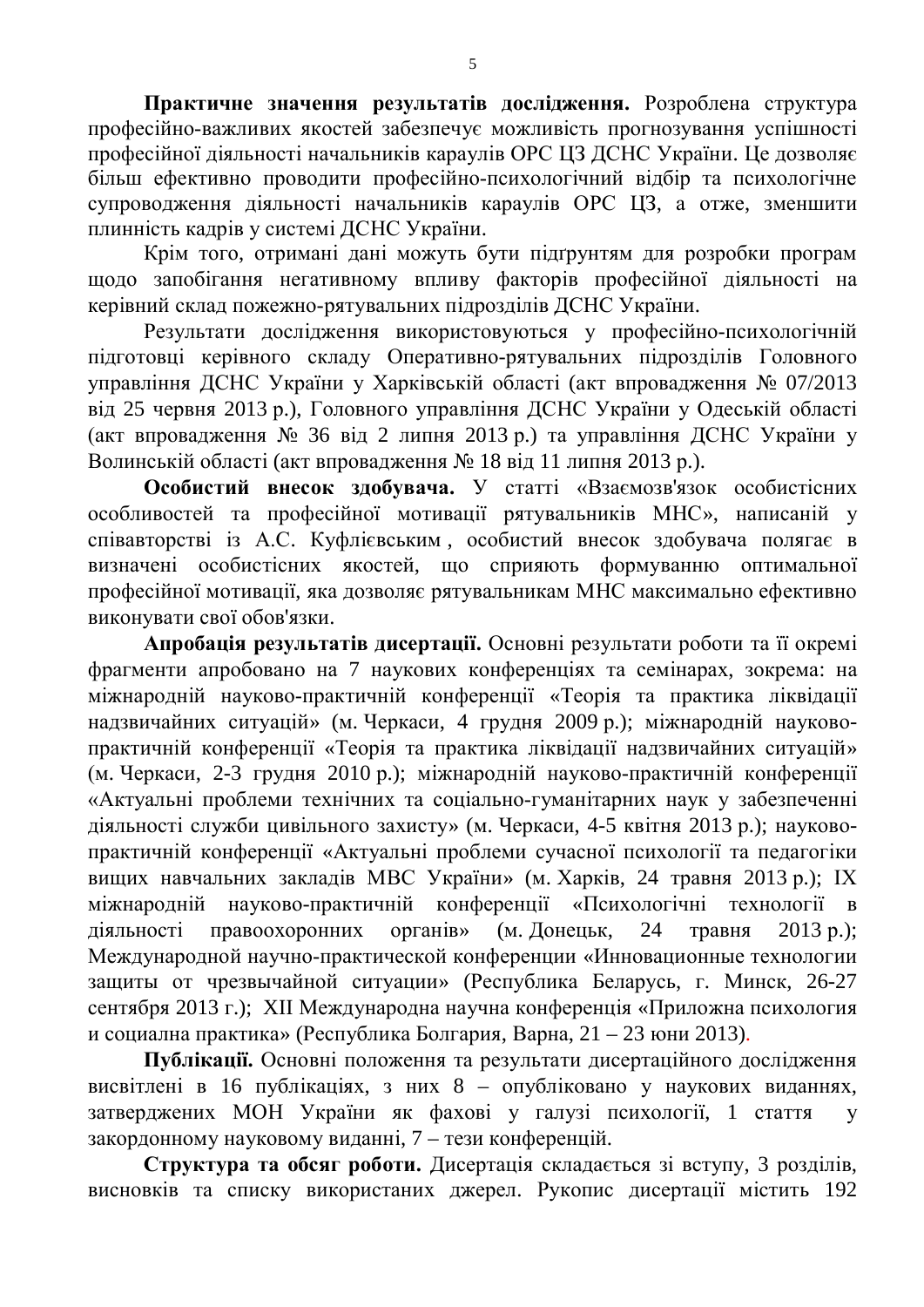сторінки (з них 157 сторінки основного тексту). Робота містить 21 таблицю, 8 рисунків. Список використаних джерел налічує 324 найменувань, у тому числі 17 іноземних.

# ОСНОВНИЙ ЗМІСТ ДИСЕРТАЦІЇ

Вступ містить обґрунтування актуальності проблеми дослідження та обраного напряму дисертаційної роботи, розкриває її об'єкт та предмет, головну мету, гіпотезу та завдання, методологічні та методичні підходи. Викладено наукову новизну та практичну значущість роботи. Наведено відомості про апробацію та впровадження результатів дослідження в практику діяльності ДСНС України.

Перший розділ «Психологічний аналіз проблеми вивчення професійно**важливих якостей фахівиів екстремальних професій» містить стислий огляд** основних методологічних засад стосовно обраної теми дослідження.

Відзначено, що сьогодні, незважаючи на значну кількість робіт, які так чи інакше пов'язані з проблематикою професійно-важливих якостей (ПВЯ) фахівця, теоретичні положення про сутність та структуру ПВЯ вивчені недостатньо. Крім того, у науковій психологічній літературі і досі немає єдиного підходу щодо семантичного та феноменологічного розуміння поняття «професійно-важливі якості фахівця». Наведено загальну зведену таблицю з базовими тлумаченнями поняття «професійно-важливі якості» та із зазначенням дослідників, які займалися вивченням даного питання та запропоновано авторській підхід до класифікації  $\Pi$ <sub>B</sub> $\Pi$ 

Висловлено припущення, що застосування тієї чи іншої класифікації ПВЯ залежатиме від мети та завдань, які вирішує дослідник та для яких необхідним є використання конкретного переліку ПВЯ (професійно-психологічний відбір, супроводження навчання і професійного становлення, удосконалення робочого місця, зниження травматизму, оцінка резервних можливостей організму тощо), чи традицій наукової школи.

Відзначено, що всі дослідження ПВЯ в загальному вигляді можна поділити на дві базові групи. Перші пов'язані зі спробами авторів окремо та відособлено розглянути повний набір необхідних якостей, що впливають на успішність професійної діяльності суб'єкта. Другі, у свою чергу, намагаються розглядати ПВЯ у структурі особистості людини, тобто більш комплексно та системно.

Зазначено, що у кожний конкретний відрізок життя особистість включає в себе властивості різного ступеня сформованості. Все це повною мірою відноситься й до ПВЯ, що також включені до цілісної структури особистості.

Виділені та охарактеризовані основні особливості професійної діяльності начальників караулів Оперативно-рятувальної служби цивільного захисту. Необхідність такого кроку обґрунтована методологічними положеннями: С. Л. Рубінштейна про те, що з одного боку, лише в діяльності повною мірою проявляються властивості особистості, а з іншого боку, особистість постає як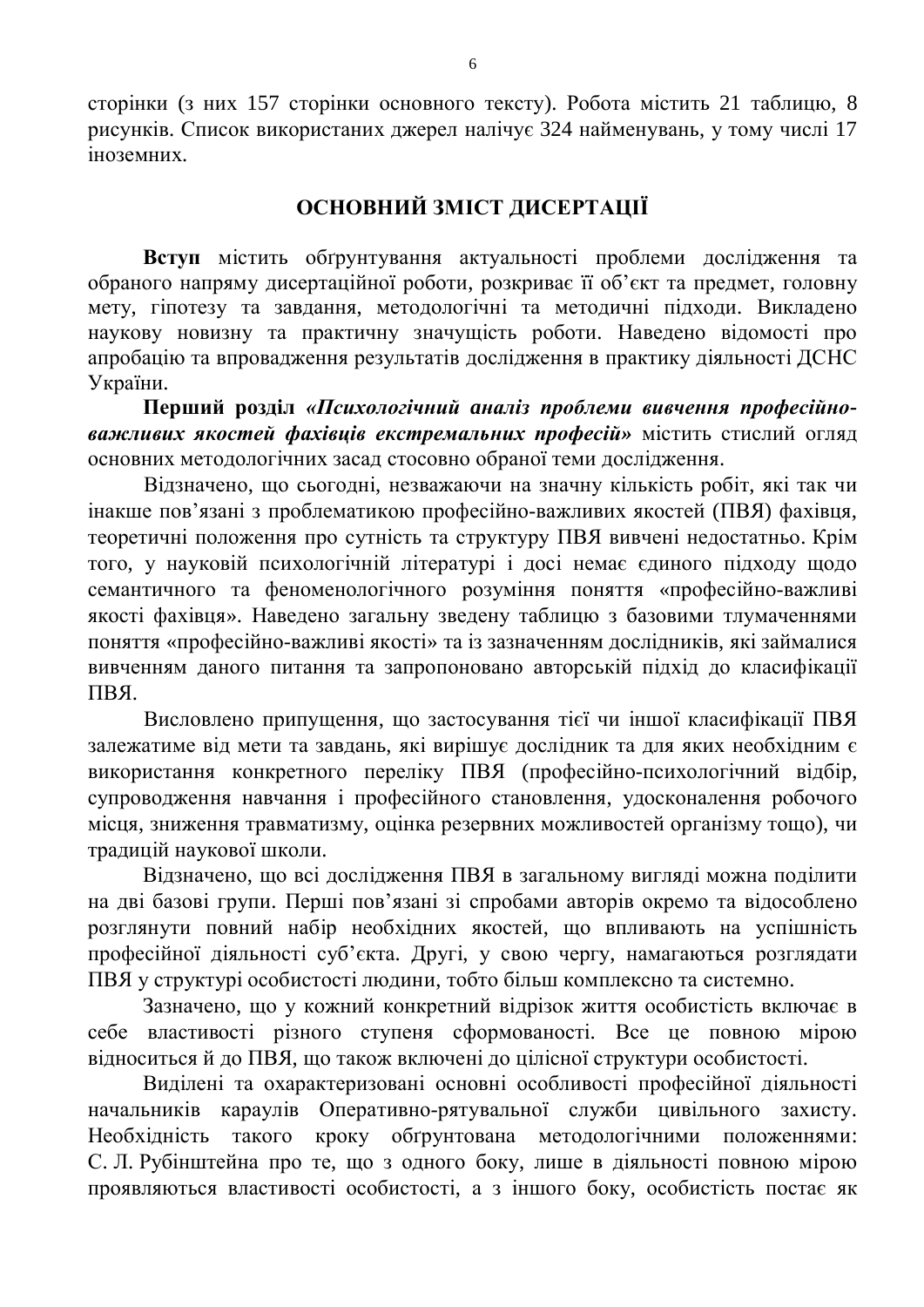сукупність внутрішніх умов, через які проходять всі зовнішні впливи. Останні дають той чи інший психічний ефект, переломлюючись через психічний стан суб'єкта; розумінням Б. Ф. Ломовим того, що саме в діяльності здійснюється розвиток психіки як цілого; встановленою О. М. Леонтьєвим залежністю між формуванням і протіканням різних психічних процесів від змісту діяльності; твердженням В. О. Бодрова, що якості особистості формуються не безпосередньо суспільними умовами життя, а через її діяльність у конкретних умовах. Властивості особистості які утворюються під час діяльності, входять до структури її наступної діяльності, зазнають у ній різних змін, диференціюються, інтегруються і стають компонентами більш складного цілого, яким і є структура особистості; поглядами К. К. Платонова про те, що особистість у цілому та її якості виявляються і формуються у діяльності.

Встановлено, що начальник караулу ОРС ЦЗ – це фахівець, який має відповідну спеціальну освіту, здійснює керівництво черговим караулом, безпосередньо бере участь у навчально-тренувальних і оперативних діях щодо гасіння пожеж, ліквідації наслідків аварій, стихійних лих і надзвичайних ситуацій.

Посада начальника караулу ОРС ЦЗ є характерною для оперативної діяльності, оскільки він очолює протягом чергової зміни основну тактичну одиницю в межах ДСНС України - караульну службу. Його діяльність специфічна за своєю структурою, цілями, мотивами, засобами і прийомами, зовнішніми і внутрішніми умовами протікання.

Доведено, що незважаючи на велику кількість психологічних досліджень, присвячених окремим аспектам діяльності фахівців екстремального профілю, роботи з вивчення ПВЯ начальників караулів ОРС ЦЗ на сьогодні практично відсутні, хоча зі спектра посад ДСНС України діяльність начальника караулу ОРС ЦЗ є найбільш небезпечною та працевитратною: саме він несе відповідальність за організацію аварійно-рятувальних робіт і дій з гасіння пожеж та ліквідації наслідків надзвичайних ситуацій, за безпеку персоналу, збереження технічних засобів; саме він приймає управлінські рішення щодо ефективності роботи підлеглих, ставить завдання, згуртовує колектив, підтримує його психологічну готовність.

**У** другому розділі *«Організація роботи та методи емпіричного* дослідження» наведено процедуру та методику проведення авторського лослілження.

З метою реалізації мети та завдань дисертаційної роботи було сплановано та проведено комплексне емпіричне лонгітюдне дослідження, яке виконувалось у три етапи.

На першому етапі (2008–2009 рр.) проводилися вивчення та теоретичний аналіз літературних джерел із психологічної тематики за вищезазначеною проблемою, встановлювався ступінь її дослідження як у вітчизняних, так і в зарубіжних наукових джерелах; з'ясовувалися сутність і структура професійної діяльності, погляди на сутність та розвиток професійно-важливих якостей, визначалися їхні роль та місце у структурі цієї діяльності; аналізувалася професійна діяльність фахівців Оперативно-рятувальної служби цивільного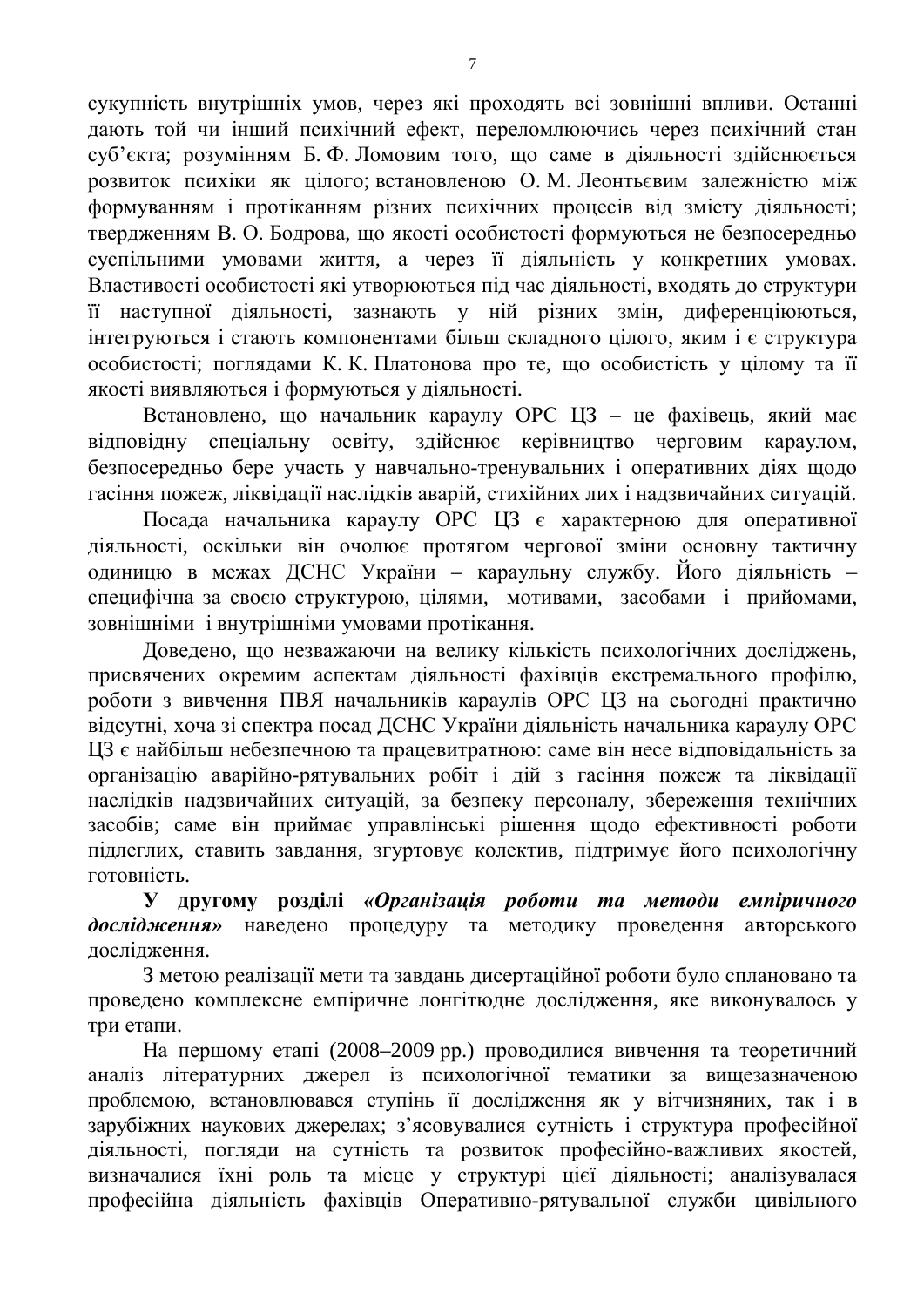захисту та визначалися її особливості; вивчався стан розроблення проблематики дослідження змісту та розвитку ПВЯ фахівців зазначеного складу у науковій літературі. Визначалися об'єкт, предмет, мета і завдання дослідження.

На другому етапі (2009–2010 рр.) було розроблено та обґрунтовано схему проведення емпіричного дослідження.

Для об'єктивного дослідження сукупності нормативних ПВЯ начальника караулу ОРС ЦЗ ДСНС України було проаналізовано його діяльність із позицій як фахівця-виконавця, що безпосередньо здійснює оперативну діяльність, та як командира, який управляє діяльністю підпорядкованих підрозділів.

Взявши за основу результати аналізу професійної діяльності фахівця зазначеного складу та теоретичні розробки дослідників і науковців у галузі дослідження ПВЯ фахівців екстремальних видів діяльності, було визначено перелік ПВЯ начальника караулу ОРС ЦЗ ДСНС України з урахуванням процесів його ліяльності.

На третьому етапі (2010–2012 рр.) здійснювалося узагальнення результатів теоретичного та емпіричного досліджень, було сформульовано висновки, проведено підготовку текстової частини дисертації та автореферату.

У дослідженні взяли участь начальники караулів ОРС ЦЗ з різним стажем діяльності. Відповідно до теоретичної моделі, а також з метою перевірки її практичної працездатності здійснено емпіричне дослідження на вибірці, що склалалася з 162 осіб віком віл 21 ло 34 років, зі стажем служби в ОРС ЦЗ МНС (ДСНС) України – від 4 до 15 років, на займаній посаді – від 1 до 11 років, освіта неповна вища (бакалавр) та повна вища (спеціаліст, магістр).

На підставі результатів спеціального анкетування, інтерв'ювання, оцінок експертів та заліків зі службової підготовки усіх досліджуваних було розподілено на три групи професійної успішності, що включає рівень суб'єктивного професійного досвіду фахівця, розвиток його ПВЯ, стаж роботи за спеціальністю та особливості його особистості (Таблиця 1).

 $Ta6$ лиця 1

| Начальники караулів<br>ОРС ЦЗ ДСНС України        | Начальники караулів ОРС ЦЗ ДСНС України з<br>різним рівнем професійної успішності |                           |                          |  |  |
|---------------------------------------------------|-----------------------------------------------------------------------------------|---------------------------|--------------------------|--|--|
| з різним терміном<br>служби на займаній<br>посаді | $1 - a$ група<br>«Успішні»                                                        | $2$ -а група<br>«Середні» | 3-я група<br>«Неуспішні» |  |  |
| Професіонали                                      | 33                                                                                |                           |                          |  |  |
| Фахівці                                           | 25                                                                                | 33                        | 16                       |  |  |
| Початківці                                        |                                                                                   |                           |                          |  |  |
| Всього                                            |                                                                                   |                           | 37                       |  |  |

#### Розподіл досліджуваних начальників караулів ОРС ЦЗ ДСНС України за Групами з різним рівнем професійної успішності (кількість осіб)

**У** третьому розділі «*Емпіричне дослідження професійно-важливих* якостей начальників караулів Оперативно-рятувальної служби цивільного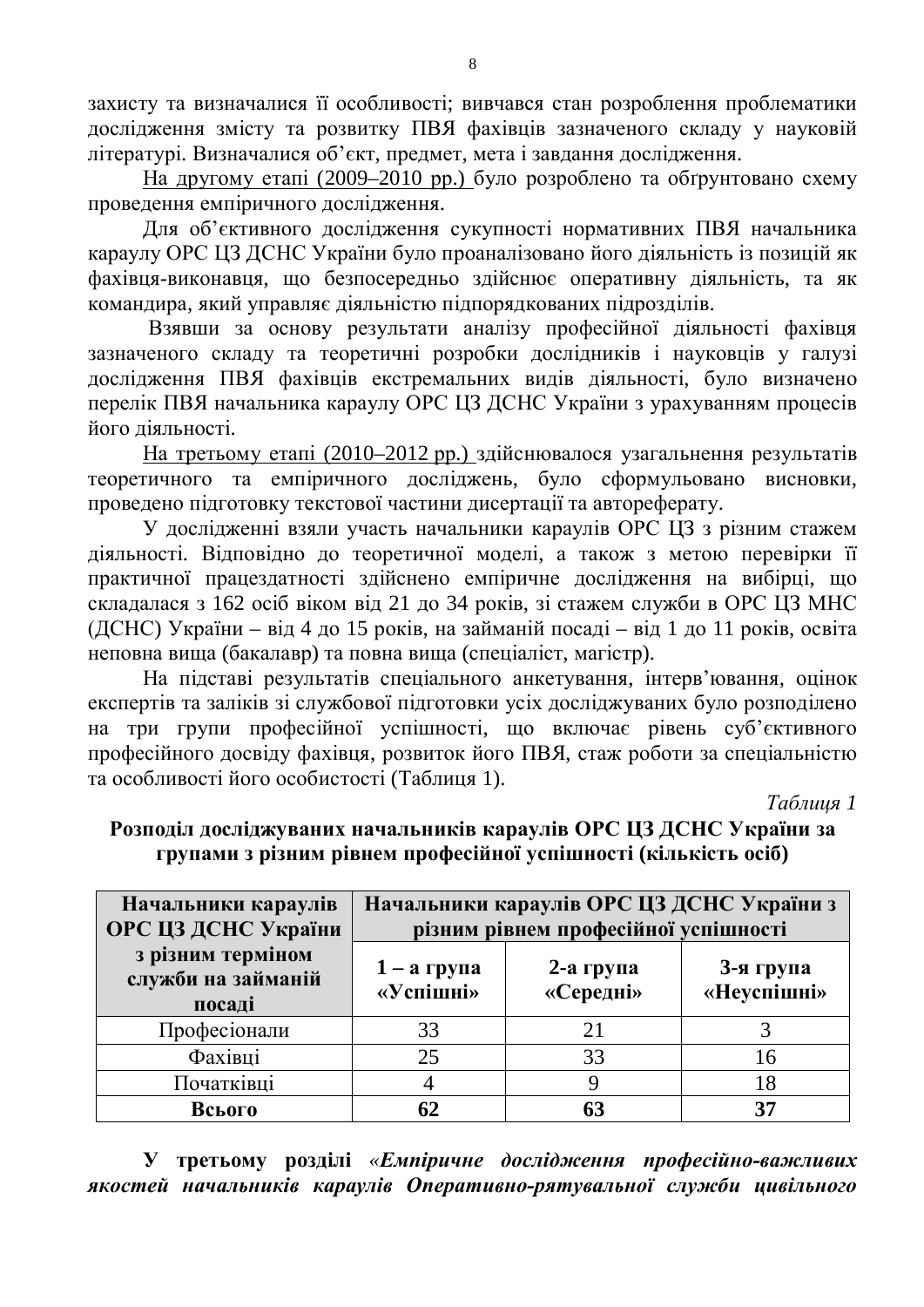**захисту**» наведено результати, отримані у ході проведення власного авторського дослідження.

Відмічено, що кожна група завдань, яка виконується фахівцем ДСНС України, забезпечується наявністю у нього певного набору професійно-важливих якостей.

Під час проведення психологічного аналізу професійних завдань начальника караулу ОРС ЦЗ ДСНС України виділено 43 загальні особистісні ПВЯ, які необхідні для виконання того чи іншого виду діяльності.

Результати оцінювання значущості тих чи інших ПВЯ начальника караулу ОРС ЦЗ ДСНС України висвітлено у таблиці 2.

*Tаблиця* 2

| $N_2$ | Професійно-важливі якості                                 | Ранг           |
|-------|-----------------------------------------------------------|----------------|
| 1.    | Готовність до виправданого ризику                         |                |
| 2.    | Нервово-психічна стійкість                                | 3              |
| 3.    | Відповідальність                                          |                |
| 4.    | Інтелектуальна лабільність                                | 9              |
| 5.    | Самовладання                                              | 5              |
| 6.    | Стресостійкість                                           | $\overline{2}$ |
| 7.    | Низька тривожність                                        | $\overline{4}$ |
| 8.    | Високий інтелект                                          | 6              |
| 9.    | Витривалість (психологічна та фізична)                    | 15             |
| 10.   | Уважність та спостережливість                             | 17             |
| 11.   | Комунікативні якості                                      | 16             |
| 12.   | Організованість (зібраність)                              | 19             |
| 13.   | Швидкість та лабільність мислення                         | 18             |
| 14.   | Організаторські якості                                    | 10             |
| 15.   | Лідерські якості                                          | 8              |
| 16.   | Якості мислення (вміння осмислювати, логічно переробляти, | 12             |
|       | класифікувати отриману інформацію)                        |                |
| 17.   | Високі показники оперативної пам'яті                      | 13             |
| 18.   | Високі показники довгострокової пам'яті                   | 14             |
| 19.   | Винахідливість                                            | 20             |
| 20.   | Адекватне почуття самозбереження                          | 11             |

# **Виразність професійно-важливих якостей, необхідних у професійній** ліяльності начальника караулу ОРС IIЗ ЛСНС України

Доведено, що базову основу успішності виконання конкретного професійного завдання складають перші 10 якостей, які можна згрупувати в загальні групи: емоційно-вольові (готовність до ризику; нервово-психічна стійкість; стресостійкість; тривожність; самовладання; наполегливість); **інтелектуальні** (загальний рівень інтелектуальних здібностей; інтелектуальна лабільність) та **управлінські якості** (відповідальність; організаторські якості та лідерські якості).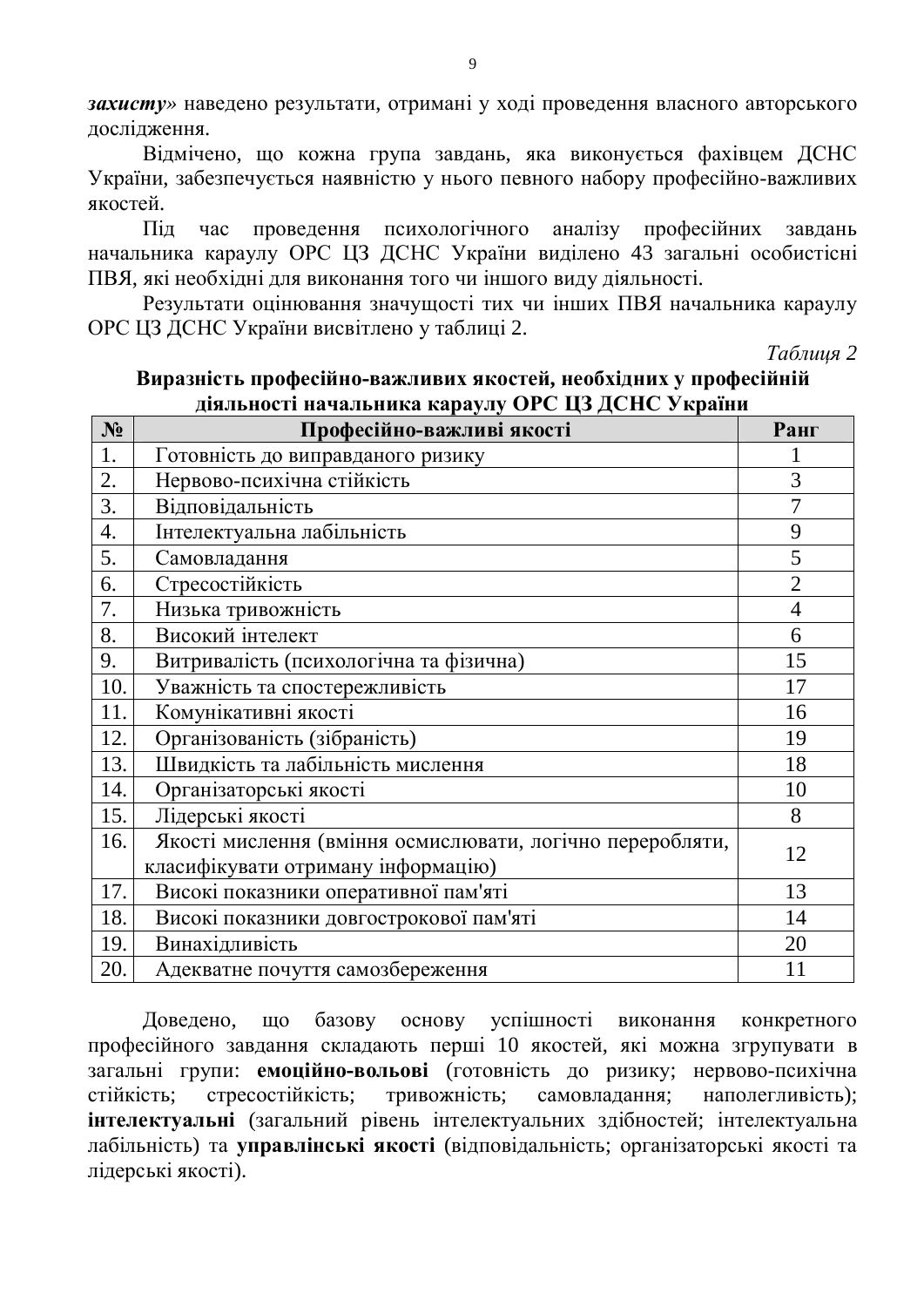При дослідженні емоційно-вольових якостей начальника караулу було встановлено, що усі начальники караулів, які взяли участь у дослідженні, демонстрували високий та середній рівні готовності до виконання дій, пов'язаних з ризиком (Таблиця 3).

*Tаблиия 3* 

| Показники виразності «готовності до виправданого ризику» начальників |
|----------------------------------------------------------------------|
| караулу ОРС ЦЗ ДСНС України з різним рівнем успішності виконання     |
| професійних завдань (у %)                                            |

| <b>Рівень</b>                                   |                       | Рівень успішності |                                                       | φ         |         |          |  |
|-------------------------------------------------|-----------------------|-------------------|-------------------------------------------------------|-----------|---------|----------|--|
| виразності                                      | <b>Успішні</b><br>(1) | Середні<br>(2)    | <b>Неуспішні</b><br>(3)                               | (1, 2)    | (1, 3)  | (2, 3)   |  |
|                                                 |                       |                   | Діагностика ступеня готовності до ризику А.М. Шуберта |           |         |          |  |
| Висока<br>готовність<br>ДО<br>ризику            | 51,62                 | 15,87             | 18,92                                                 | $4,377**$ | 3,384** | 0,386    |  |
| Середній рівень                                 | 33,86                 | 66,66             | 48,65                                                 | $3,734**$ | 1,444   | $1,777*$ |  |
| Низький рівень                                  | 14,52                 | 17,47             | 32,43                                                 | 0,458     | $2,07*$ | $1,68*$  |  |
| Дослідження схильності до ризику (А.Г. Шмельов) |                       |                   |                                                       |           |         |          |  |
| Висока<br>схильність<br>ДО<br>ризику            | 46,69                 | 23,85             | 35,1                                                  | $2,728**$ | 1,15    | 1,202    |  |
| Середній рівень                                 | 48,3                  | 60,42             | 48,6                                                  | 1,336     | 0,019   | 1,135    |  |
| Низький рівень                                  | 5,01                  | 15,73             | 16,3                                                  | $2,113*$  | 1,858*  | 0,039    |  |
| * $p \le 0,05$<br>** $p \le 0,01$               |                       |                   |                                                       |           |         |          |  |

Для представників успішної групи начальників караулів ОРС ЦЗ ДСНС України, у порівняні з фахівцями, що мають середній та низький рівень успішності, більш характерними є високі показники готовності до ризику. Це підтверджується результатами статистичної обробки даних на рівні значущості  $p \leq 0.01$  в обох випадках.

При дослідженні інтелектуальних якостей начальника караулу було встановлено, що загальний рівень інтелектуальних здібностей в усіх досліджуваних групах знаходиться на високому рівні (Таблиця 4).

*Ɍɚɛɥɢɰɹ 4* 

#### Ступінь розвиненості інтелектуальних здібностей начальників караулів ОРС ЦЗ ДСНС України з різним рівнем професійної успішності виконання професійних завдань

| Показник                             | Успішні<br>$(M \pm m)$ | Середні<br>$(M \pm m)$                            | <b>Неуспішні</b><br>(3)<br>$(M \pm m)$ |      | (1, 3)   | (2, 3)  |
|--------------------------------------|------------------------|---------------------------------------------------|----------------------------------------|------|----------|---------|
| Узагальнення та<br>аналіз інформації |                        | $ 12,73\pm3,01 $ $ 12,36\pm2,73 $ $ 9,27\pm2,04 $ |                                        | 0.37 | $12,36*$ | $2.29*$ |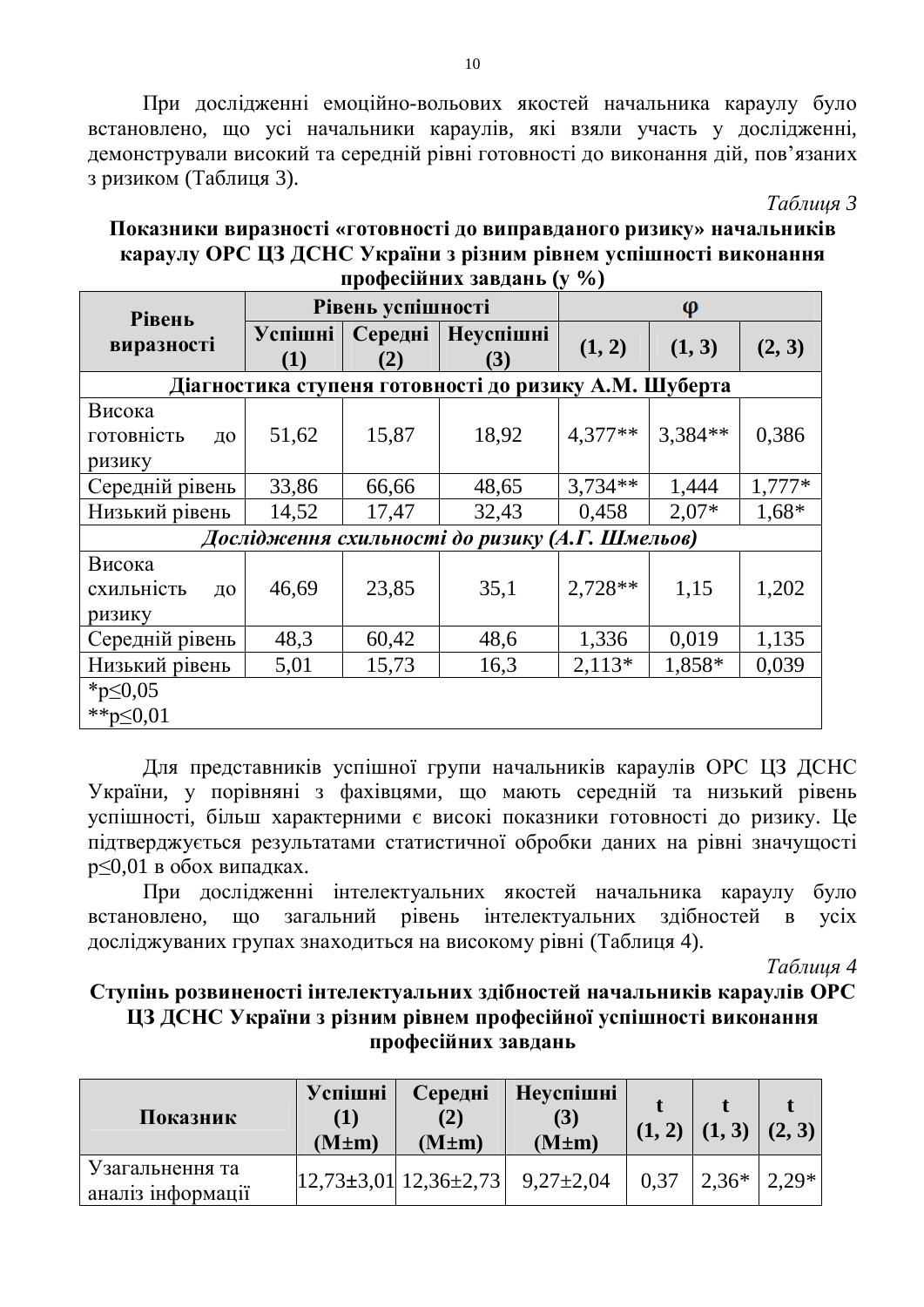| Гнучкість розумових<br>процеств   |               | $3,57\pm1,38$   $2,69\pm1,30$ | $2,31\pm1,01$   | 1,07 | $2,23*$ | 1,67    |
|-----------------------------------|---------------|-------------------------------|-----------------|------|---------|---------|
| Просторова уява                   | $2,84\pm1,62$ | $2,08\pm1,63$                 | $1,27\pm1,17$   | 1,78 | $2,67*$ | $2,14*$ |
| Емоційна деструкція               | $2,27\pm1,49$ | $2,51\pm2,32$                 | $1,89 \pm 1,09$ | 0,46 | 0,38    | 0,91    |
| Розподіл та<br>концентрація уваги | $2,72\pm2,14$ | $2,45\pm2,18$                 | $1,85\pm2,34$   | 1,03 | $2,16*$ | 0,95    |
| Інтегральний<br>показник          |               | $ 19,15\pm2,61 18,78\pm2,41 $ | $18,73\pm2,01$  | 0,87 | 1,91    | 0,21    |
| * $p \le 0,05$                    |               |                               |                 |      |         |         |

Отримані дані свідчать, що у неуспішних начальників караулів ОРС ЦЗ ДСНС України виявлено значно менші показники за усіма шкалами, ніж у представників успішної групи досліджуваних. Це вказує на те, що їм потрібно більше часу для того щоб знайти вирішення у нестандартних ситуаціях, вони складніше модулюють картину надзвичайної ситуації в уяві, оперують її окремими об'єктами та деталями, важко концентрують увагу на декількох об'єктах, людях або ситуаціях.

У результаті вивчення управлінських якостей встановлено, що усі начальники караулів, незалежно від рівня їх професійної успішності, показують високий рівень розвитку організаторських якостей (Таблиця 5).

 $Ta6$ лиця 5

#### Виразність рівнів розвитку організаторських якостей у начальників караулів ОРС ЦЗ ДСНС України з різним рівнем успішності виконання Професійних завдань ( у %)

| <b>Рівні</b>        | Успішні | Середні | Heycnimhi | $\phi$    | $\phi$   | $\phi$ |
|---------------------|---------|---------|-----------|-----------|----------|--------|
| розвитку            | (1)     | (2)     | (3)       | (1,2)     | (1,3)    | (2,3)  |
| Дуже<br>високий     | 32,2    | 17,49   | 13,5      | $1,934*$  | $2,2*$   | 0,536  |
| Високий             | 38,64   | 25,44   | 24,3      | 1,604     | 1,502    | 0,121  |
| Середній            | 19,32   | 41,34   | 32,4      | $2,706**$ | 1,439    | 0,893  |
| Нижче<br>середнього | 6,44    | 11,13   | 21,6      | 0,911     | $2,171*$ | 1,39   |
| Низький             | 3,4     | 4,6     | 8,2       | 0,458     | 1,383    | 1,03   |
| * $p \le 0.05$      |         |         |           |           |          |        |
| ** $p \le 0.01$     |         |         |           |           |          |        |

Встановлено, що більша кількість досліджуваних успішної групи досліджуваних (32,2 %) відрізняється дуже високим рівнем розвитку організаторських якостей, у порівнянні із середньоуспішною (17,49 %) та неуспішною групами (13,5 %), при  $p \le 0.01$  та  $p \le 0.05$  відповідно. Успішні начальники караулів ОРС ЦЗ ДСНС України характеризуються швидкою

11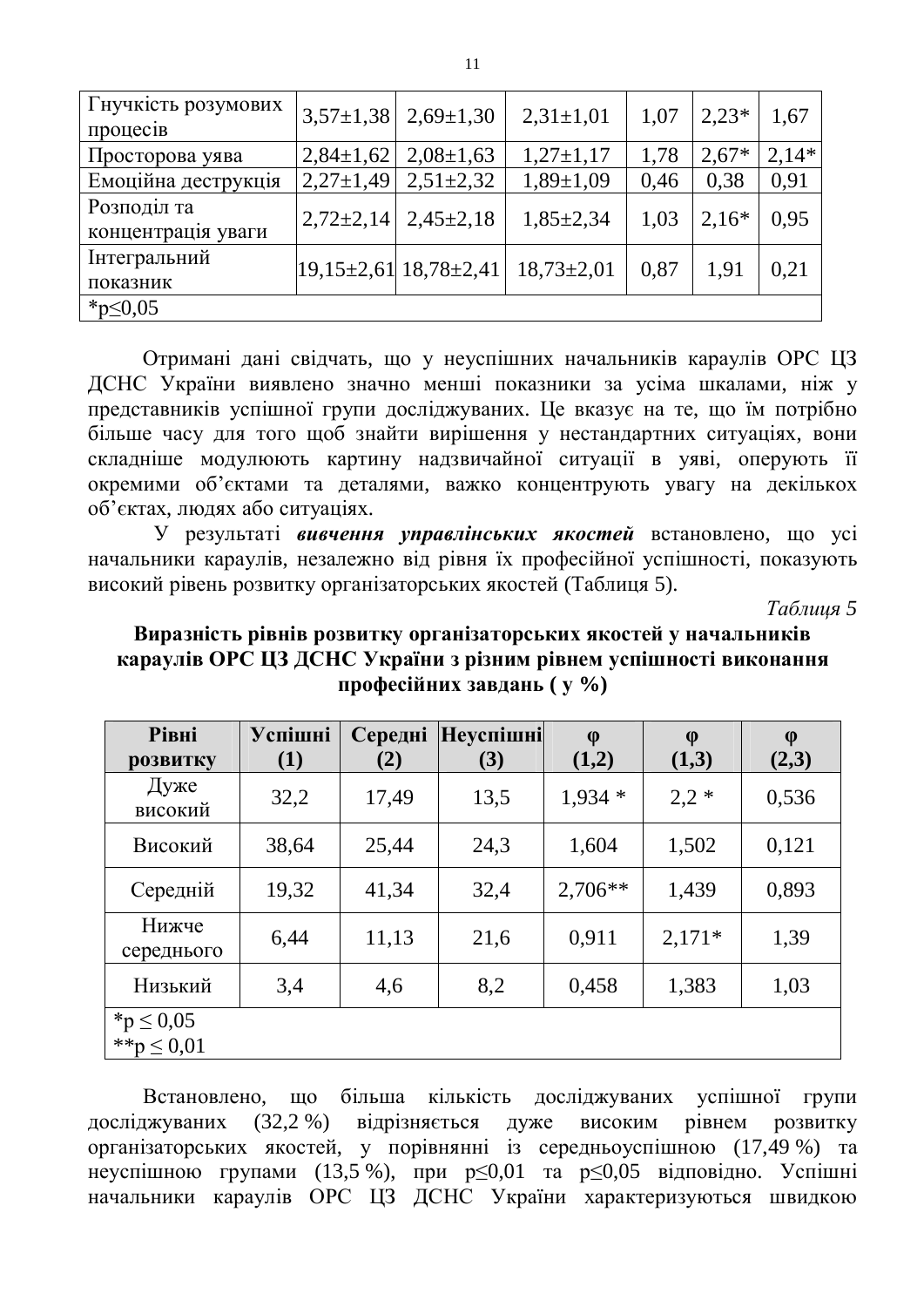**орієнтацією у складних ситуаціях, винахідливістю, наполегливістю і** вимогливістю.

Начальники караулів ОРС ЦЗ ДСНС України із середнім рівнем розвитку організаторських якостей характеризуються недостатньою упевненістю невмінням швидко орієнтуватися у складних ситуаціях, проте після ухвалення рішення проявляють наполегливість і вимогливість у виконанні завдань, що стоять перед підрозділом.

Неуспішні начальники караулів ОРС ЦЗ ДСНС України відрізняються схильністю губитися у складних обставинах ситуації, проявляти невпевненість при ухваленні рішення, мати проблеми у прояві наполегливості та вимогливості, виявляти пасивність, нестриманість.

Проведена діагностика за 3-ма групами ПВЯ дозволила не тільки навести узагальнену характеристику успішних, середньоуспішних та не успішних начальників караулів, а й довести можливість складання прогнозу розвитку основних ПВЯ начальника караулу, необхідних для успішного виконання професійних завдань за призначенням.

Найбільш значущим при складанні прогнозу успішності професійної діяльності начальників караулів ОРС ЦЗ ДСНС України виявилися наступні показники: особистісна тривожність, нервово-психічна стійкість, інтегральний показник інтелектуальних здібностей, загальний рівень інтернальності.

З метою уточнення наведених характеристик у межах прогнозу розвитку основних ПВЯ начальників караулів, було розроблено наступну прогностичну модель професійної успішності начальника караулу ОРС ЦЗ ДСНС України (див.  $\phi$ ормулу 1):

#### **(1)**  $Y =$  Constant +  $(-0.571)$   $\text{OT} + 0.509$   $\text{H}\text{HC} + 0.361$   $\text{I}3 + 0.482$  I  $\text{3ar} + \text{e}$ ;

де **Y** – рівень успішності професійної діяльності начальника караулу ОРС *µЗ ДСНС України; Constant* = 21,28;е – помилка прогнозування; ОТ – особистісна  $mpu$ вожність;  $H$ ПС – нервово-психічна стійкість; IЗ – інтегральний показник  $i$ нтелектуальних здібностей; **І заг.** – загальний рівень інтернальності.

Для побудови математичної моделі прогнозу ПВЯ у начальників караулів Оперативно-рятувальної служби цивільного захисту, було проведено множинний регресійний аналіз, із залученням досліджуваних 1-ї групи, які відрізняються високим рівнем успішності професійної діяльності.

Окрім прогнозування та оцінки ступеня його вірогідності, множинний регресійний аналіз дозволив визначити і те, які показники («незалежні змінні») є найбільш важливими для прогнозування, а які змінні можна виключити із прогностичної моделі.

Спираючись на отримані результати формула 1 набула такого вигляду (див.  $\phi$ ормулу 2):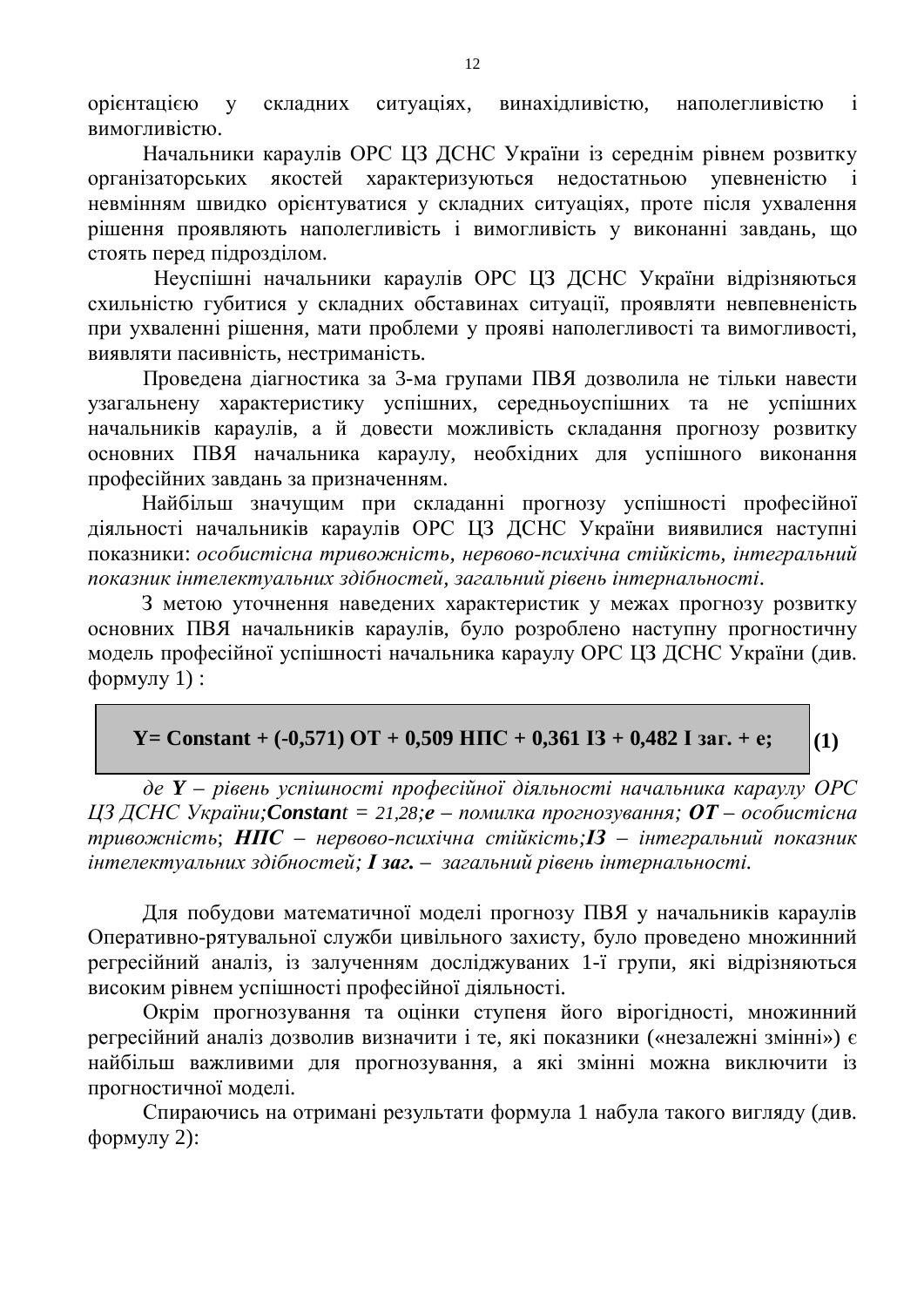#### **18,77= 21,28+(-0,571)ɯ27,37+0,509ɯ5,91+0,361ɯ19,15+0,482 ɯ 6,38+ 0,12;**

**(2)**

Найбільш впливовими компонентами, які злебільшого зумовлюють прогностичну цінність визначення успішності професійної діяльності начальників караулів ОРС ЦЗ ДСНС України, є емоційно-вольовий та інтелектуальний блоки. Представлена прогностична модель є досить достовірною, а отже рекомендована нами для використання на етапі професійно-психологічного відбору кандидатів на посаду начальників караулів ОРС ЦЗ ДСНС України та їх подальшого психологічного супроводу, з метою формування та підтримки необхідного рівня ПВЯ фахівця.

#### **ВИСНОВКИ**

1. Під терміном «професійно-важливі якості» розуміється сукупність духовних, психічних та фізичних якостей людини, необхідних та достатніх для того, щоб стати професіоналом.

Професійно-важливі якості є функціональними утвореннями, що змінюються у процесі діяльності та включають у себе не тільки психічні процеси, але й особистісні та індивідуально-типологічні властивості.

2. На сьогодні більшість дослідників, які займаються проблемою вивчення впливу діяльності на особистість професіонала, погоджуються, по-перше, з положенням про динаміку професійно-важливих якостей, їх розвиток; і, по-друге, з гетерохронністю чи нерівномірністю їх розвитку.

Гетерохронність розвитку професійно-важливих якостей в тому вигдяді, як п трактують багато авторів, є актуальною для періоду навчання (професійної підготовки) і освоєння нової професії: коли одні професійно-важливі якості «відразу включаються» і розвиваються швидше, інші – повільніше, і тому тільки з часом, з досвідом, з розвитком професійних навичок спеціаліста «наздоганяють, підтягуються» до рівня розвитку перших. В цьому випадку створюється гармонійна й адекватна для етапу розвитку професіонала цілісна (складна) структура професійно-важливих якостей.

Крім гетерохронності розвитку професійно-важливих якостей, не менш важливими є й якісні (структурні) зміни ПВЯ, зміни співвідношень різних ПВЯ на різних етапах підготовки до професійної діяльності, подальшої спеціалізації, наступні зміни спеціальностей усередині однієї професії, ускладнення діяльності в екстремальних і надзвичайних умовах і, нарешті, накопичення досвіду професійної діяльності з віком. В цьому випадку важливими є не рівні розвитку, а їх представленість, співвідношення в загальному комплексі професійно-важливих якостей, зумовленому впливом діяльності на суб'єкта цієї діяльності.

3. Начальник караулу ОРС ЦЗ ДСНС України - фахівець, який має відповідну спеціальну освіту, здійснює керівництво черговим караулом, безпосередньо бере участь у навчально-тренувальних і оперативних діях щодо гасіння пожеж, ліквідації наслідків аварій, стихійних лих і надзвичайних ситуацій.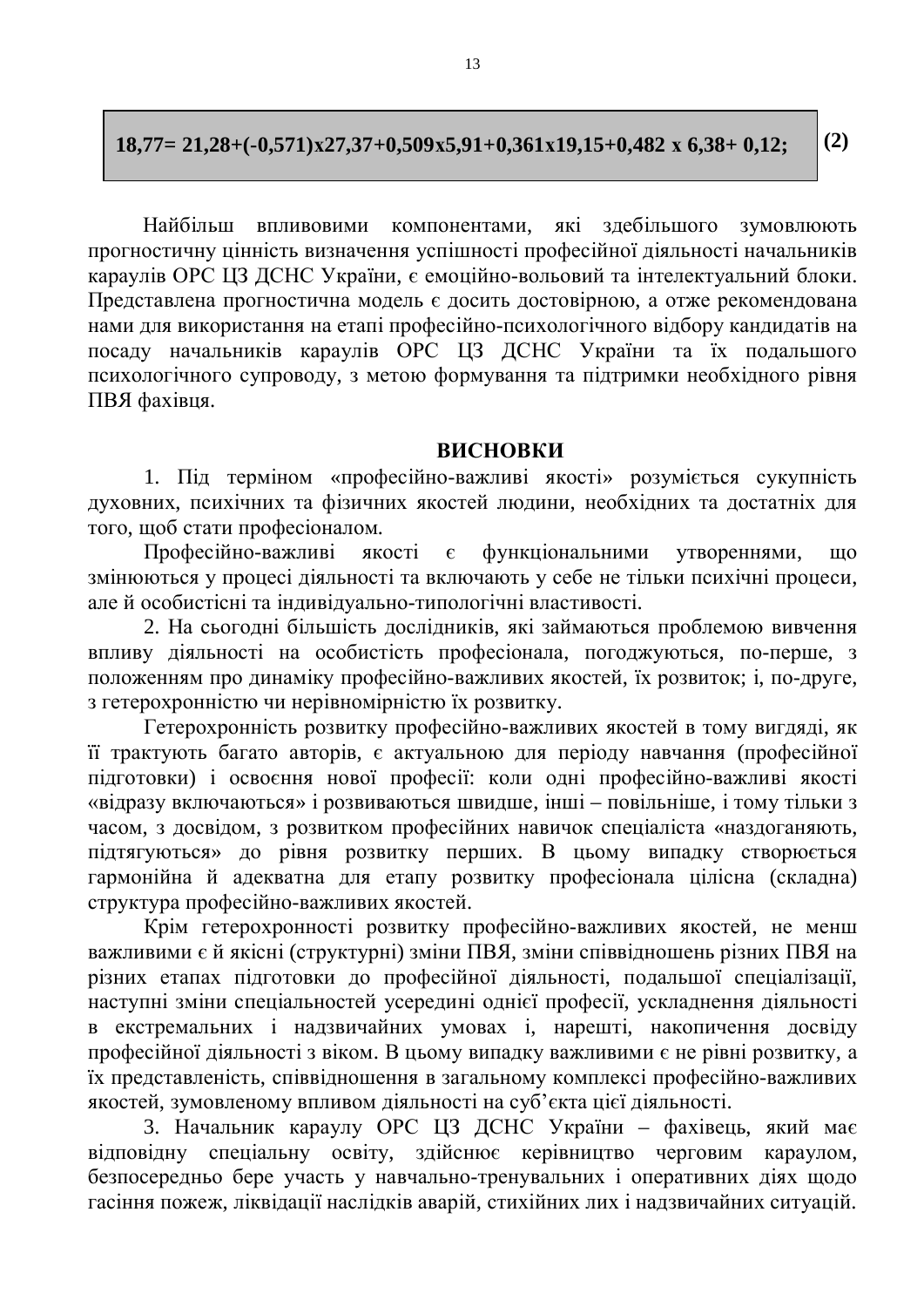Посада начальника караулу ОРС ЦЗ є характерною для оперативної діяльності, оскільки він очолює протягом чергової зміни основну тактичну одиницю в межах ДСНС України - караульну службу. Його діяльність специфічна за своєю структурою, цілями, мотивами, засобами і прийомами, зовнішніми і внутрішніми умовами протікання.

Значна частина діяльності начальника караулу ОРС ЦЗ ДСНС України проходить у складних умовах, насичених стрес-факторами підвищеної інтенсивності, а отже, й екзистенціальною загрозою. Часто при виконанні професійних обов'язків порушується так званий, режим доби: зміщується час прийняття їжі, відпочинок тощо. Все це, у свою чергу, додає психічного навантаження на нервову систему фахівця й у подальшому може впливати на результати виконання ним професійних завдань.

При вивченні професійних завлань начальника караулу ОРС ЦЗ ДСНС України слід обов'язково враховувати: (1) визначення психологічних умов успішного його виконання та (2) дію психологічних труднощів у ході підготовки й виконання фахівцем конкретної професійної задачі.

4. Кожна група завдань, що виконуються фахівцем ДСНС України, забезпечується наявністю у нього певного набору професійно-важливих якостей.

Піл час провелення психологічного аналізу професійних завлань начальника караулу ОРС ЦЗ ДСНС України виділено 43 загальні особистісні професійно-важливі якості, які необхілні для виконання того чи іншого виду діяльності.

Базову основу успішності виконання конкретного професійного завдання складають перші 10 якостей, які можна згрупувати в загальні групи: емоційновольові (готовність до ризику; нервово-психічна стійкість; стресостійкість; тривожність; самовладання; наполегливість); інтелектуальні (загальний рівень інтелектуальних здібностей; інтелектуальна лабільність) та управлінські якості (відповідальність; організаторські якості та лідерські якості).

5. Діагностика сформованості основних груп професійно-важливих якостей начальника караулу ОРС ЦЗ ДСНС України дозволяє не тільки розмежувати фахівців за рівнем успішності професійної діяльності, але й розробити узагальнену характеристику успішних, середньоуспішних та неуспішних офіцерів-рятувальників.

Так, *успішні начальники караулів ОРС ЦЗ ДСНС України* характеризуються високою готовністю до ризику, але при цьому мають середній ги готов и по изникувати. Це свідчить про те, що вони психологічно налаштовані на виконання необхідних професійних завдань, готові до можливих несподіванок та нестандартних ситуацій під час виконання обов'язків у небезпечному або загрозливому середовищі. Але їх готовність супроводжується vсвіломленим сприйняттям необхілності ризикувати, тобто вони ризикують лише через необхідність.

Вони мають високий рівень нервово-психічної стійкості, тобто спокійно переносять значні емоційні навантаження, які несе будь-яка надзвичайна ситуація. Під час проведення аварійно-рятувальних та інших невідкладних робіт в межах надзвичайної ситуації успішні начальники караулу ОРС ЦЗ ДСНС України не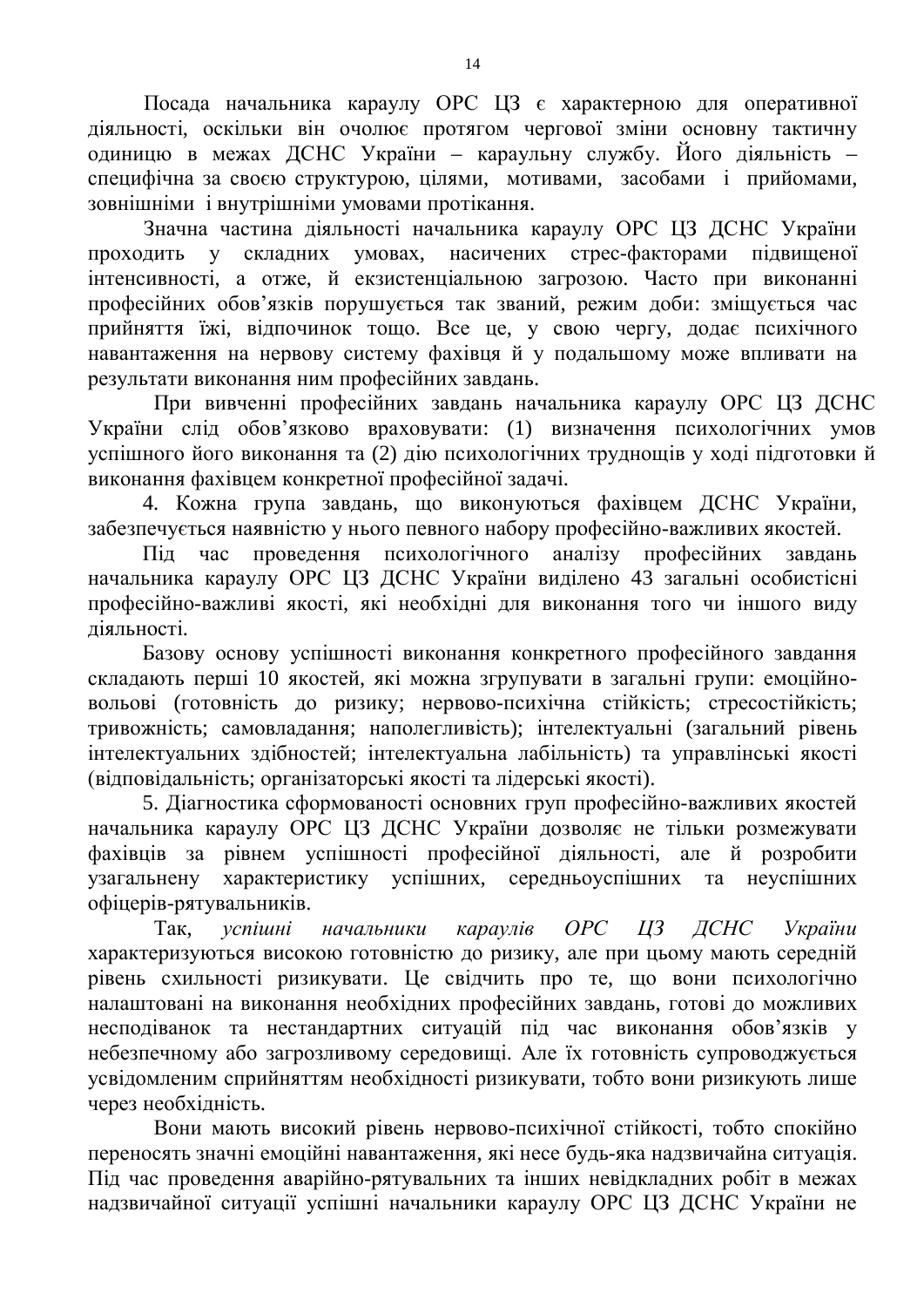відчувають значної тривоги, вміють контролювати свої емоції, є врівноваженими, наполегливими та відповідальними при виконанні своїх обов'язків. Швидко переключаються з вирішення однієї професійної задачі на іншу, мають високий  $pi$ вівень знань у різних побутових сферах.

Успішні начальники караулів володіють авторитетом серед своїх підлеглих, є впевненими у собі та своїх діях, організованими та систематичними; вміють віддавати чіткі команди та контролювати хід їх виконання.

Середньоуспішні начальники караулів ОРС ЦЗ ДСНС України характеризуються середнім рівнем готовності до ризику та середньою схильністю ризикувати. Тобто можна сказати, що вони є психологічно готовими до виконання робіт в осередку лиха, але при цьому відчувають нервово-психічне напруження, тривогу та хвилювання перед виїздом. Ризикованість для представників цієї групи успішності також чітко регламентована свідомістю особистості. Ризиковані вчинки робляться лише через необхідніст, а не з метою отримання «гострих» відчуттів.

Вони мають значні інтелектуальні знання та швидко переключаються з одного виду роботи на інший. Але при виконанні складних завдань вони відчувають незначний емоційний дискомфорт, можуть сумніватися у вірності прийнятих рішень та виконання певних робіт, що у свою чергу, призводить до деякої дезорганізованості у роботі та складнощів у виконанні керівних робіт.

Неуспішні начальники караулів ОРС ЦЗ ДСНС України характеризуються середнім рівнем готовості до ризику та середньою ризикованістю. Вони відчувають дещо вищий рівень емоційного напруження при виїзді за сигналом «Тривога», роблять багато непотрібних рухів, дій, що підтверджує їх нестійкий емоційний стан. З одного боку, вони відчувають нервово-психічне напруження, а з іншого - вміють чітко контролювати свої емоції.

Ймовірність нервово-психічних зривів у неуспішних начальників караулів ОРС ЦЗ ДСНС України є дещо вищою, ніж у їх успішних та середньоуспішних колег. Разом з цим вони мають добрі показники інтелектуального рівня та відрізняються високою інтелектуальною лабільністю. Мабуть, це є результатом підвищеної тривожності, що призводить до постійного обмірковування та пошуку рішень у ситуації, що склалася. Зазначимо, що за певних рівних умов саме ці начальники караулів ОРС ЦЗ ДСНС України більш схильні знайти нестандартне рішення для нетипової ситуації; вони є більш винахідливими, ніж їх успішні та середньоуспішні колеги.

6. Найбільш значущим при складанні прогнозу успішності професійної діяльності начальників караулів ОРС ЦЗ ДСНС України є наступні показники: (1) *особистісна тривожність* як центральний компонент емоційно-вольової сфери та такий, що виступає пусковим механізмом формування психологічної нестійкості фахівця. Тривожність є невід'ємною складовою професійно-важливих якостей фахівця, більшість діяльності якого відбувається в умовах очікування команди «Тривога». Бажано, щоб у начальника караулу був дещо підвищеним рівень лише реактивної (або ситуативної) тривожності, а ось рівень особистісної тривожності повинен бути оптимальним; (2) нервово-психічна стійкість професійно-важлива якість, яку впевнено (за коефіцієнтом значущості t) можна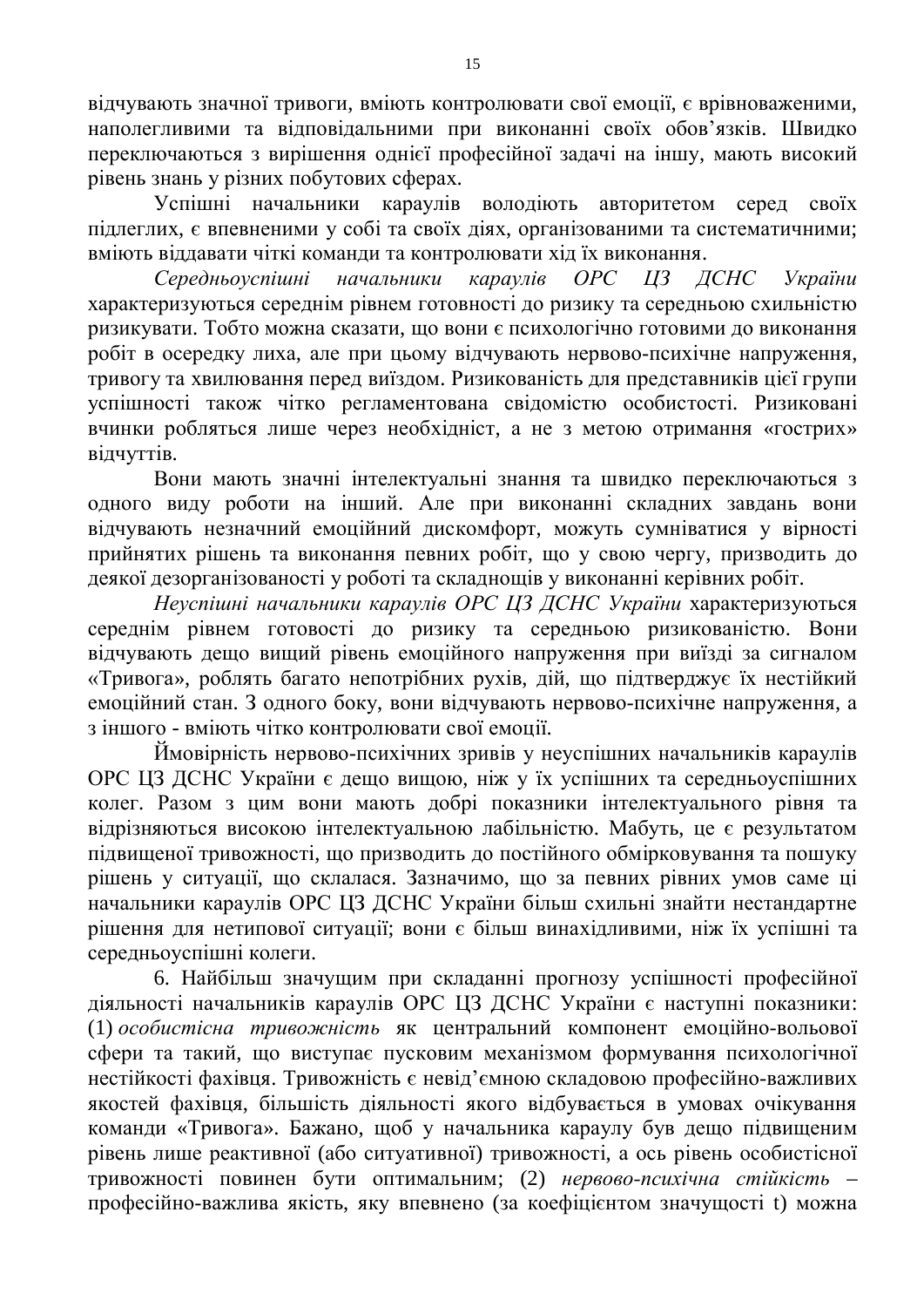назвати ядром структури професійно-важливих якостей начальника караулу ОРС ЦЗ ДСНС України. Саме ця якість обумовлює успішність його професійної діяльності незалежно від провідного завдання, яке виконуватиме фахівець у конкретній ситуації; (3) *інтегральний показник інтелектуальних здібностей*. Рівень інтелекту, здатність до систематизації, узагальнення та аналізу інформації, вміння планувати та прогнозувати – все це є невід'ємною частиною високого рівня виконання фахівцем професійних завдань за призначенням. Саме інтелектуальні здібності виходять на перший план у ситуаціях гасіння пожеж; саме за допомогою цих здібностей начальник караулу здатен успішно впоратись навіть із найбільш складним професійним завданням; (4) загальний рівень *інтернальності*. Начальник караулу є керівником, тому і відповідальність на ньому лежить не тільки за тих людей, яких потрібно рятувати під час пожежі, а і за своїх підлеглих, які виконують його накази та у всьому його наслідують. Приймати відповідальність за все, що робиш, за рішення, які приймаєш, - це досить важлива складова професійної успішності начальника караулу ОРС ЦЗ ДСНС України.

7. Представлена у дисертаційному дослідженні прогностична модель є досить достовірною, а отже може бути рекомендована для використання на етапі професійно-психологічного відбору кандидатів на посаду начальників караулів ОРС ЦЗ ДСНС України та їх подальшого психологічного супроводу, з метою формування та пілтримки необхілного рівня професійно-важливих якостей.

**Потребують подальшого дослідження** питання діагностики професійноважливих якостей та прогнозування на цій основі успішності професійної діяльності старшого начальницького складу служби цивільного захисту заступника, начальника пожежно-рятувальної частини, начальника районного відділу та міського управління ГУ(У) ДСНС України в областях.

# СПИСОК ОПУБЛІКОВАНИХ АВТОРОМ ПРАШЬ ЗА ТЕМОЮ ДИСЕРТАЦІЇ

1) Асоцький, В.В. Форми психічного напруження та види стомлення, що проявляються у рятувальників під час виконання службових обов'язків / В.В. Асоцький // Проблеми екстремальної та кризової психології. Збірник наукових праць. Вип. 2. – Харків: УЦЗУ, 2007. – С. 3-8.

2) Асоцький, В.В. Психологічне забезпечення професійної діяльності працівників підрозділів цивільного захисту / В.В. Асоцький // Проблеми екстремальної та кризової психології. Збірник наукових праць. Вип. 3. Ч. 1. – Харків: УШЗУ, 2007. – С. 18-25.

3) Асоцький, В.В. Актуальність вивчення процесу формування професійно важливих якостей у курсантів ВНЗ МНС України / В.В. Асоцький // Вісник Харківського національного університету імені В.Н. Каразіна. Серія «Психологія», 2008, №793. – С. 25-28.

4) Асоцький, В.В. Взаємозв'язок особистісних особливостей та професійної мотивації рятувальників МНС / В.В. Асоцький, А.С. Куфлієвський // Проблеми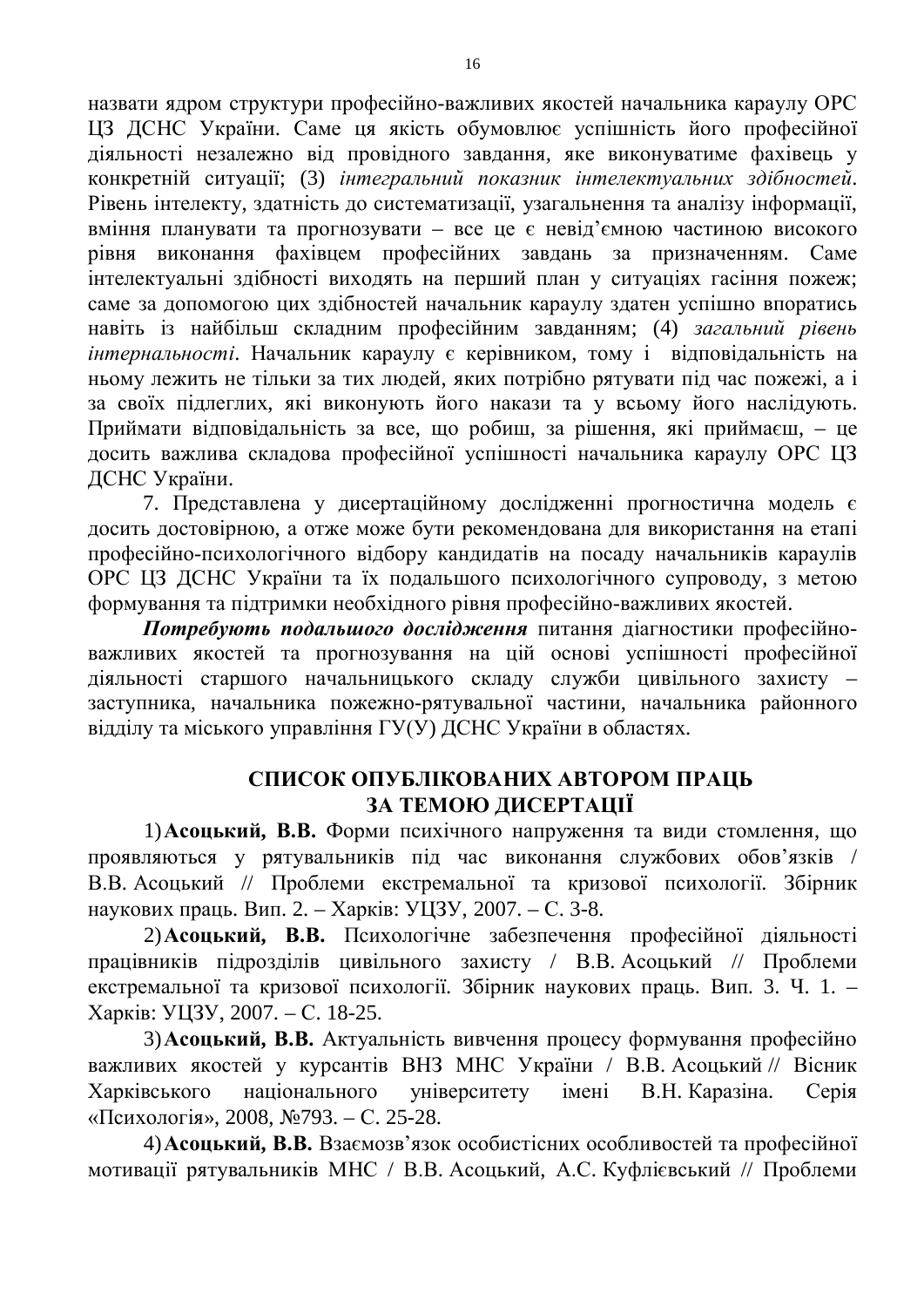екстремальної та кризової психології. Збірник наукових праць. Вип. 12. Частина 1.  $- X$ .: HYII3Y, 2012.  $- C$ . 29-37.

5) Асоцький, В.В. Проблема класифікації професійно-важливих якостей фахівця екстремального профілю діяльності в психологічній науці В.В. Асоцький // Вісник Національного університету оборони України. Зб-к наук. праць. – К.:НУОУ, 2013. – Вип. 2 (33). – С. 181-185.

6) **Асоцький, В.В.** Особливості професійної діяльності начальників караулів Оперативно-рятувальної служби цивільного захисту / В.В. Асоцький // Вісник Національного університету оборони України. Зб-к наук. праць. – К.: НУОУ, 2013.  $-$  Вип. 3 (34).  $-$  С. 179-183.

7) Асоцький, В.В. Визначення значущості основних професійно-важливих якостей начальника караулу Оперативно-рятувальної служби цивільного захисту Державної служби України з надзвичайних ситуацій / В.В. Асоцький // Проблеми екстремальної та кризової психології. Збірник наукових праць. Вип. 13.– Х.: HYII3Y, 2013. – C. 3-13.

8) **Асоцький, В.В.** Психологічний аналіз професійних завдань начальника караулу Оперативно-рятувальної служби цивільного захисту ДСНС України / В.В. Асоцький // Збірник наукових праць Національної академії Державної прикордонної служби України. Серія: педагогічні та психологічні науки: наукове видання / [гол. ред. Є. М. Потапчук]. – Хмельницький: Вид-во НАДПСУ, 2013. –  $N<sub>2</sub> 1(66)$ . – C. 360-372.

9) Асоцкий, В.В. Определение и диагностика управленческих качеств офицеров спасателей / В.В. Асоцкий // Вестник Университета. Теоретический и научно-методический журнал / отв. за выпуск А.В. Микиенко. – Москва: Издательский дом ГУУ, 2013. - № 11/2013. С.192 – 196.

10) Асоцький, В.В. Професійно важливі якості працівників пожежнорятувальних підрозділів МНС України / В.В. Асоцький // Теорія та практика ліквідації надзвичайних ситуацій. Матеріали міжнародної науково-практичної конференції // Черкаси: АПБ ім. Героїв Чорнобиля, 2009. – С. 288-290.

11) **Асоцький, В.В.** Влияние профессиональной деятельности на психику работников пожарно-спасательных подразделений / В.В. Асоцький // Теорія та практика ліквідації надзвичайних ситуацій. Матеріали міжнародної науковопрактичної конференції // Черкаси: АПБ ім. Героїв Чорнобиля, 2010. – С. 171-173.

12) Асоцький, В.В. Деякі підходи щодо класифікації професійно-важливих якостей фахівця ризиконебезпечних професій / В.В. Асоцький // Актуальні проблеми технічних та соціально-гуманітарних наук у забезпеченні діяльності служби цивільного захисту: Матеріали Міжнародної науково-практичної конференції. Частина II (секції 4, 5, 6), 4 – 5 квітня 2013 року, м. Черкаси. – Черкаси: АПБ імені Героїв Чорнобиля, 2013. – С. 15-17.

13) Асоцький, В.В. Діагностика інтелектуальних якостей начальників караулів Оперативно-рятувальної служби цивільного захисту Державної служби України з надзвичайних ситуацій / В.В. Асоцький // Актуальні проблеми сучасної психології та педагогіки вищих навчальних закладів МВС України: матеріали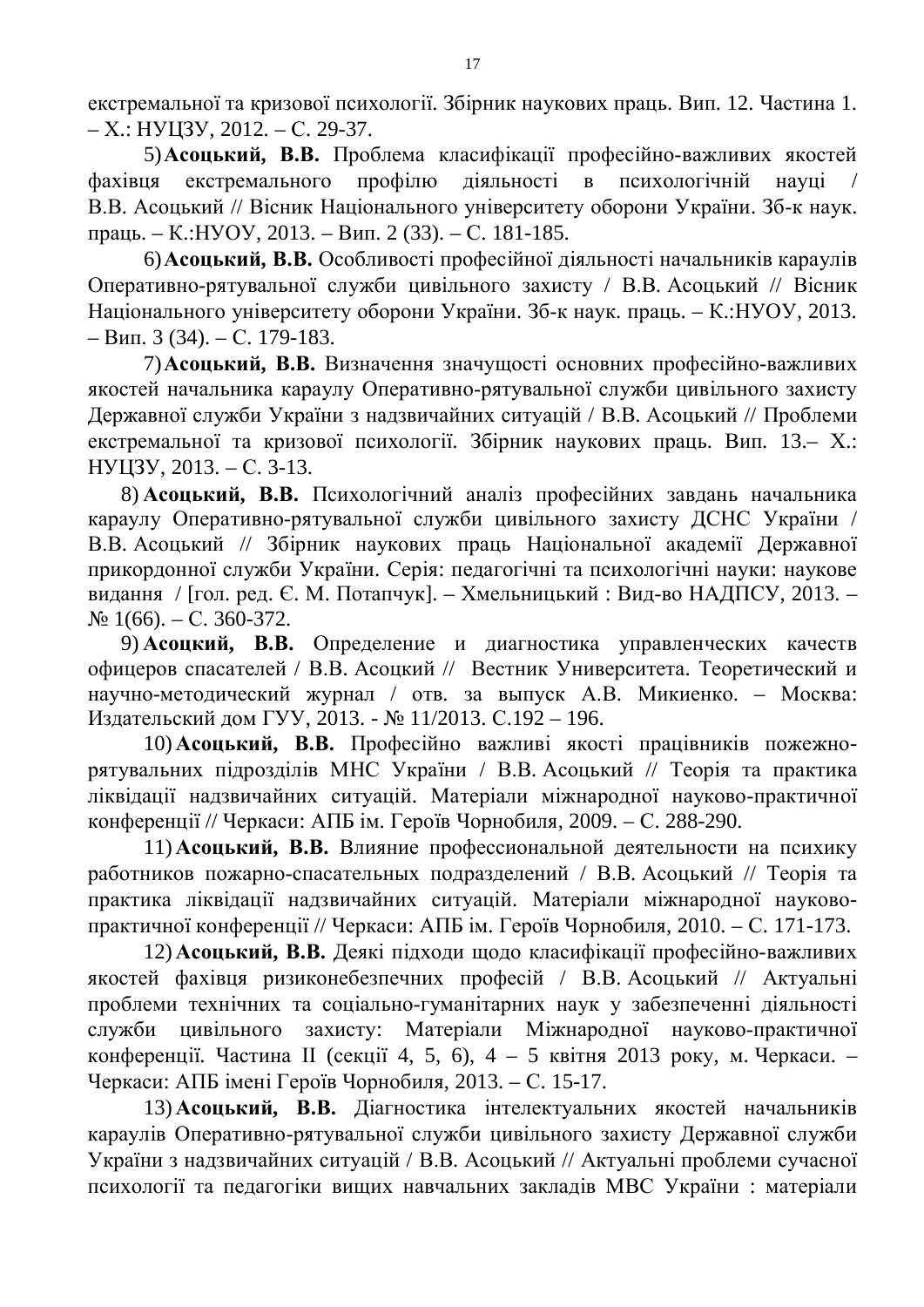наук.-практ. конф. (Харків, 24 трав. 2013 р.) / МВС України, Харк. нац. ун-т внутр. справ. – Х.: ХНУВС, 2013. – С. 173-175.

14) **Асоцький, В.В.** Нерівномірність та гетерохронність в динаміці розвитку професійно-важливих якостей фахівця / В.В. Асоцький // Психологічні технології в діяльності правоохоронних органів : матеріали IX міжнародної науковопрактичної конференції (м. Донецьк, 24 травня 2013р.). –Донецьк: ДЮІ МВС України, 2013. – С. 3-5.

15) **Асоцкий, В.В.** Профессионально-важные качества начальника караула Оперативно-спасательной службы гражданской защиты Украины и их влияние на успешность профессиональной деятельности / В.В. Асоцкий // Приложна психология и социална практика XII Международна научна конференція (Варна,  $21 - 23$  юни 2013). – Варна: Университетско издателство, 2013. – С.770-779.

16) **Асоцкий, В.В.** Об актуальности изучения профессионально-важных качеств начальника караула Оперативно-спасательной службы гражданской защиты / В.В. Асоцкий // Инновационные технологии защиты от чрезвычайной ситуации: сборник тезисов докладов Международной научно-практической конференции (г. Минск, 26-27 сентября 2013 г.). – Минск: КИИ, 2013. - С.39.

#### **AHOTAIIIÏ**

#### Асоцький В.В. Діагностика та прогнозування професійно-важливих якостей начальників караулів Оперативно-рятувальної служби цивільного **захист. – Рукопис.**

Дисертація на здобуття наукового ступеня кандидата психологічних наук за спеціальністю 19.00.09 – «Психологія діяльності в особливих умовах». – Національний університет цивільного захисту України. – Харків, 2013.

У дисертації розглянуті підходи щодо психологічної діагностики та психологічних засобів прогнозування професійно-важливих якостей начальника караулу Оперативно-рятувальної служби цивільного захисту ДСНС України.

Відзначено, що професійно-важливі якості є функціональними утвореннями, що змінюються у процесі діяльності та включають у себе не тільки психічні процеси, але й особистісні та індивідуально-типологічні властивості.

Доведено, що найбільш значущим при складанні прогнозу успішності професійної діяльності начальників караулів ОРС ЦЗ ДСНС України є наступні показники: (1) *особистісна тривожність*; (2) нервово-психічна стійкість; (3) iнтегральний показник *iнтелектуальних здiбностей*; (4) загальний рiвень  $i$ *нтернальності.* 

Запропонована прогностична модель є досить достовірною, а отже може бути рекомендована для використання на етапі професійно-психологічного відбору кандидатів на посаду начальників караулів ОРС ЦЗ ДСНС України та їх подальшого психологічного супроводу, з метою формування та підтримки необхідного рівня професійно-важливих якостей.

Ключові слова: професійно-важливі якості, успішність професійної діяльності, начальник караулу.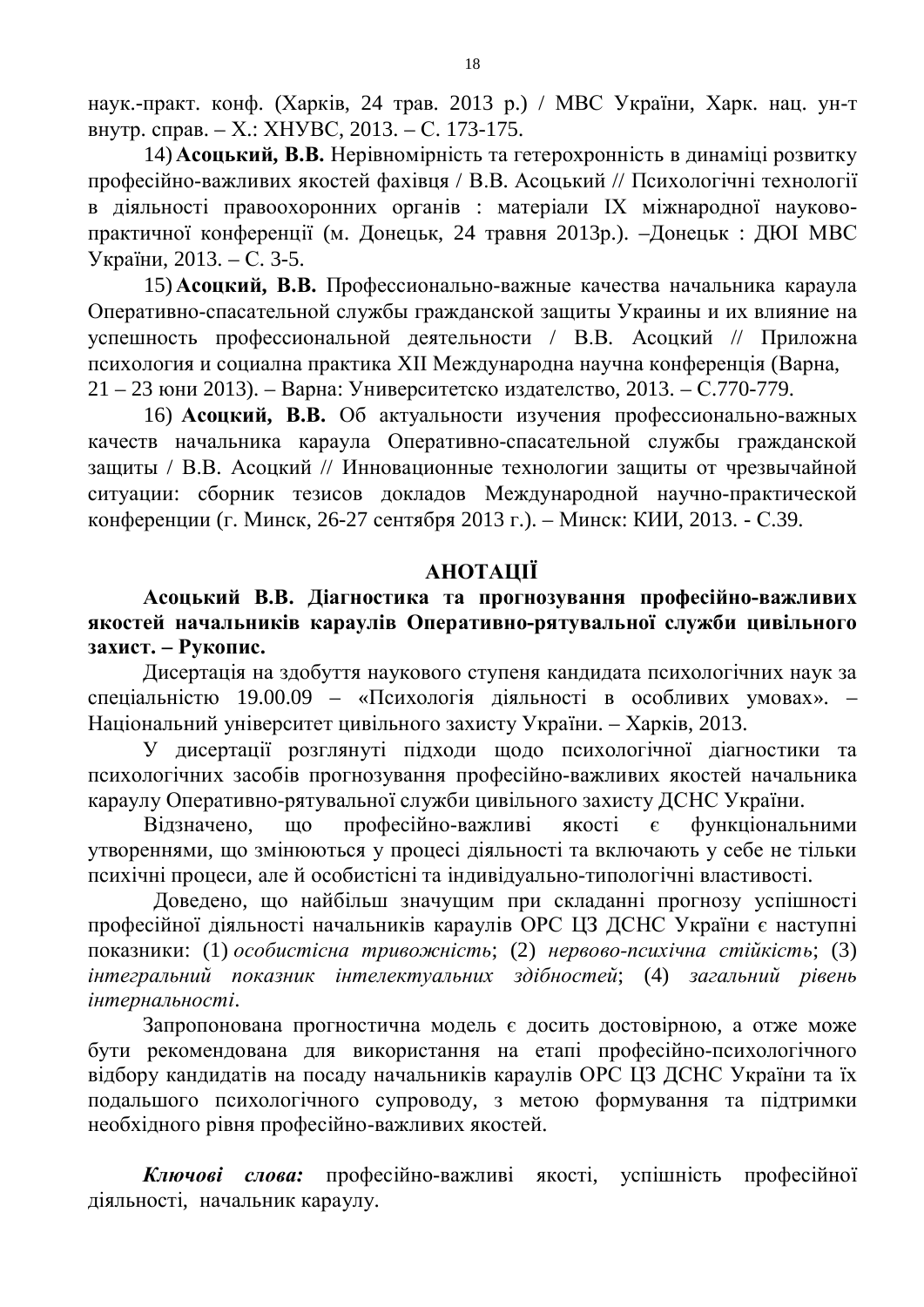Асоцкий В.В. Диагностика та прогнозирование профессионально**важных качеств начальников караулов Оперативно-спасательной службы** гражданской защиты. – Рукопись.

Диссертация на соискание ученой степени кандидата психологических наук по специальности 19.00.09 – «Психология деятельности в особых условиях». – Национальный университет гражданской защиты Украины. – Харьков, 2013.

В диссертации представлены результаты исследования, посвященного возможности организации и проведения прогнозирования основных профессионально важных качеств начальника караула ОСС ГЗ ГСЧС Украины, которые необходимы для успешного выполнения профессиональных задач связанных с ликвидацией чрезвычайных ситуаций разного характера.

Отмечено, что профессионально-важные качества являются функциональными образованиями, которые изменяются в процессе деятельности и включают в себя не только психические процессы, а также личностные и индивидуально-типологические свойства.

В результате психологического анализа профессиональных задач начальника караула ОСС ГЗ ГСЧС Украины из 43 полученных общих личностных профессионально-важных качеств, необходимых для того или иного вида деятельности, выделено 10 базовых, которые, впоследствии, были сгруппированы в общие группы: эмоционально-волевые, интеллектуальные и управленческие качества.

Проведенное комплексное исследование основных групп профессионально важных качеств начальника караула ОСС ГЗ ГСЧС Украины позволило разработать обобщенную характеристику успешных, среднеуспешных и неуспешных офицеров-спасателей, а также доказать возможность составления прогноза основных профессионально важных качеств начальника караула, необходимых для успешного выполнения профессиональных задач.

Установлено, что наиболее значимыми при составлении прогноза успешности профессиональной деятельности начальников караулов ОСС ГЗ ГСЧС Украины, являются следующие показатели: личностная тревожность, нервно-психическая устойчивость, интегральный показатель интеллектуальных способностей, общий уровень интернальности.

В работе была разработана прогностическая модель профессиональной успешности начальников караулов ОСС ГЗ ГСЧС Украины, которая может быть рекомендована для использования на этапе отбора кандидатов на должность начальника караула и их последующего психологического сопровождения, с целью формирования и поддержания необходимого уровня профессиональноважных качеств.

Ключевые слова: профессионально-важные качества, успешность профессиональной деятельности, начальник караула.

**Asotsky V.V. Diagnostics and prediction of professionally-important qualities of the commanders of guards of the emergency-rescue service of the civil defense. – Manuscript.**